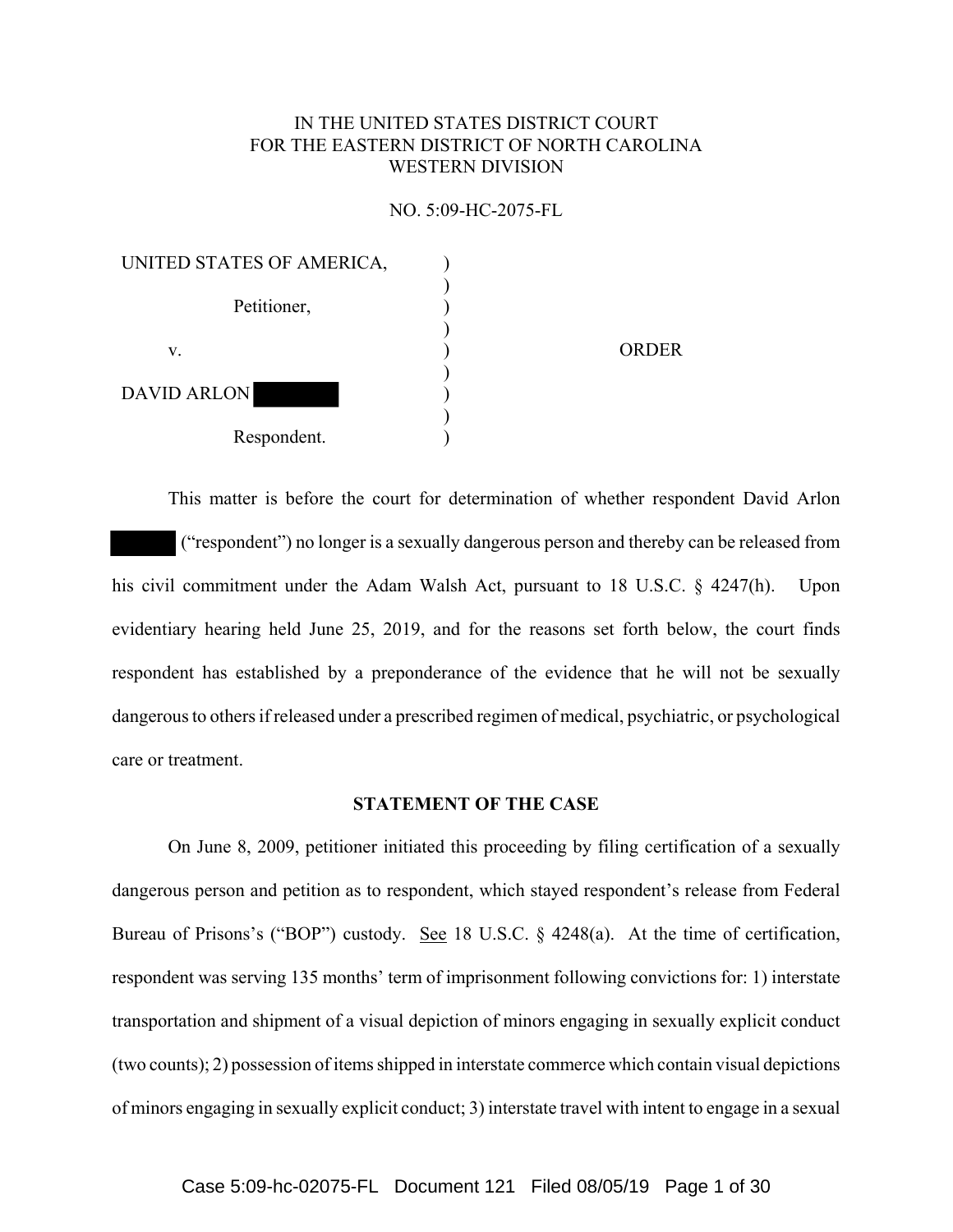act with a minor; and 4) attempt to entice a minor to engage in sexual activity by use of a facility and means of interstate commerce.

On March 30, 2012, the court held respondent's commitment hearing, and found by clear and convincing evidence that respondent was a sexually dangerous person. Respondent was civilly committed to the custody of the United States Attorney General. On September 7, 2018, respondent moved for discharge hearing pursuant to 18 U.S.C. § 4247(h). Petitioner did not oppose respondent's request for hearing, but moved to reopen discovery for a period of 90 days prior to hearing. On November 8, 2018, the court granted petitioner's motion for discovery, and set deadlines for prehearing discovery, submission of expert reports, and final prehearing disclosures.

On June 13, 2019, respondent filed motion in limine to place burden of proof on petitioner at discharge hearing. After briefing, the court denied the motion, finding respondent bears the burden of proof by preponderance of the evidence at the discharge hearing.

The court held the discharge hearing on June 25, 2019. The court received into evidence all exhibits in the joint trial notebook, including respondent's treatment and court records, the parties' expert reports, transcripts of prehearing depositions, and BOP annual review reports regarding respondent's sexual dangerousness. The court granted the parties' consent motion to qualify Dr. Joseph Plaud, Ph.D., Dr. Luis Rosell, Psy.D., and Dr. Justin Rigsbee, Ph.D. as expert witnesses pursuant to Federal Rule of Evidence 702. The court denied petitioner's request to qualify Dr. Kara Holden as Rule 702 expert in sex offender treatment, but permitted Dr. Holden to testify as fact witness concerning respondent's treatment. The following witnesses testified at hearing: 1) respondent; 2) Dr. Plaud; 3) Dr. Rosell; 4) Dr. Holden; 5) Dr. Brandi Kohr; 6) Dr. Rigsbee; 7) Dr. Laura Sheras; and 8) Dr. Trisha Rae Smithson. The court also granted the parties' joint motion to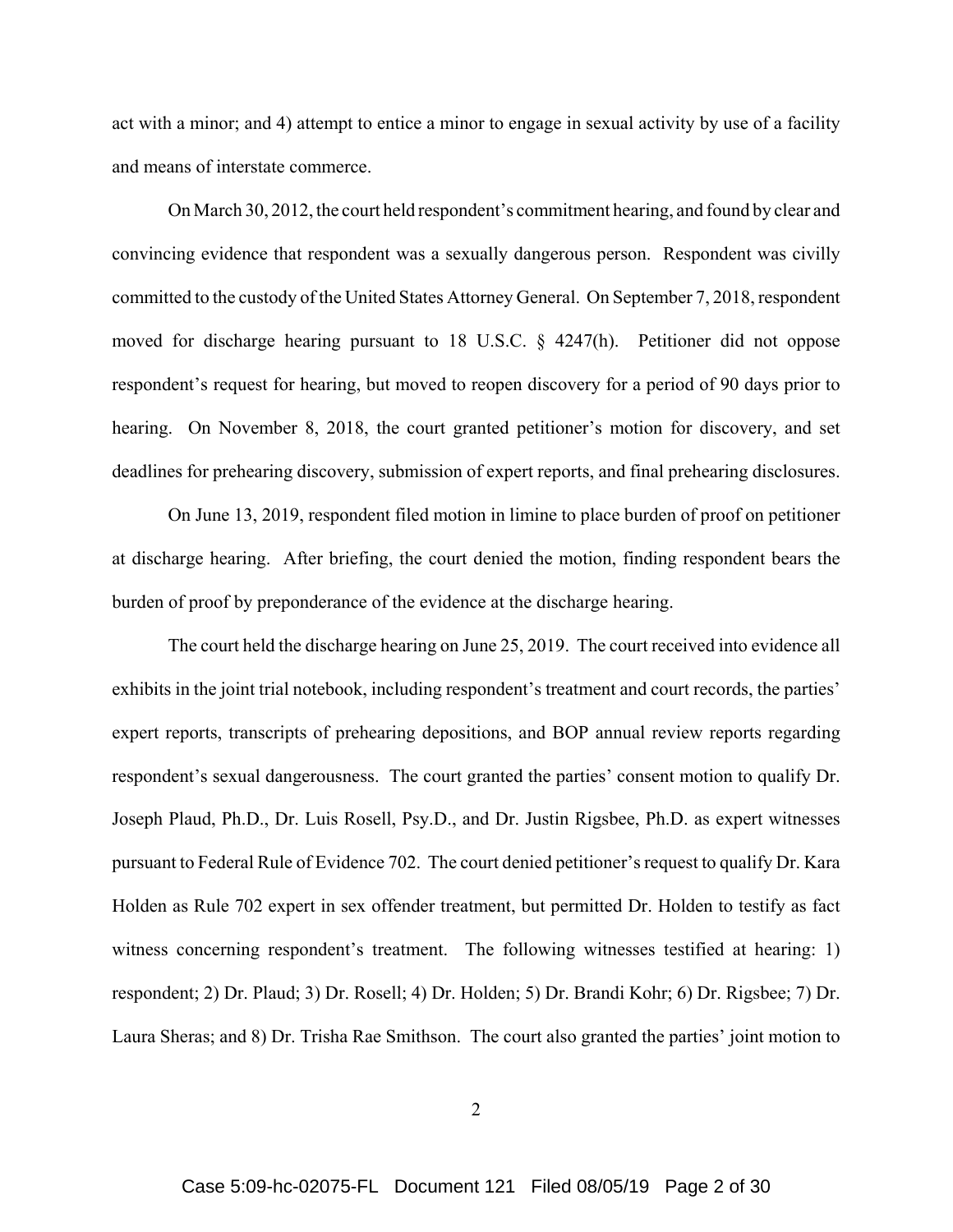admit de benne esse videotaped deposition of Carynne Williams, M.S.W. in lieu of live testimony. After closing arguments, the court took the matter under advisement.

#### **STATEMENT OF THE FACTS**

The court derives the following description of respondent's background from the court's order committing respondent as a sexually dangerous person, the experts' reports, respondent's presentence investigation report, and other documentary evidence. Reference also is made to respondent's testimony at the discharge hearing.

#### A. Personal History

Respondent was 70 years old at the time of hearing. He was born in Fayetteville, Arkansas, and he has two older siblings, a sister 19 years his senior and a brother 17 years his senior. (Resp't Ex. 4 at 3-4).<sup>1</sup> The family lived in a rural part of Arkansas, and respondent was socially isolated during his formative years. (Resp't Ex. 2 at 2). Respondent reported his father was emotionally abusive, and his mother was overprotective and "smothering." (Id.). Respondent's father passed away when he was 15 years old from a cerebral brain hemorrhage. (Resp't Ex. 4 at 4). His mother died in 1985 from heart disease. (Id.). Respondent is not close to his siblings. (Id.).

Respondent's pre-incarceration work history includes employment as a janitor, construction worker, and as hospital orderly. (Resp't Ex. 2 at 3; Resp't Ex. 4 at 4). Respondent has been continuously incarcerated or civilly committed for the past 20 years.

Respondent has historical mental health problems, including diagnosed mood disorders and "serious suicidal ideation." (Id.). Currently, respondent takes Prozac and Buspar to treat his

<sup>&</sup>lt;sup>1</sup> Unless otherwise specified, page numbers specified in citations to the record in this order refer to the page number of the document designated in the court's electronic case filing (ECF) system, and not to page numbering, if any, specified on the face of the underlying document.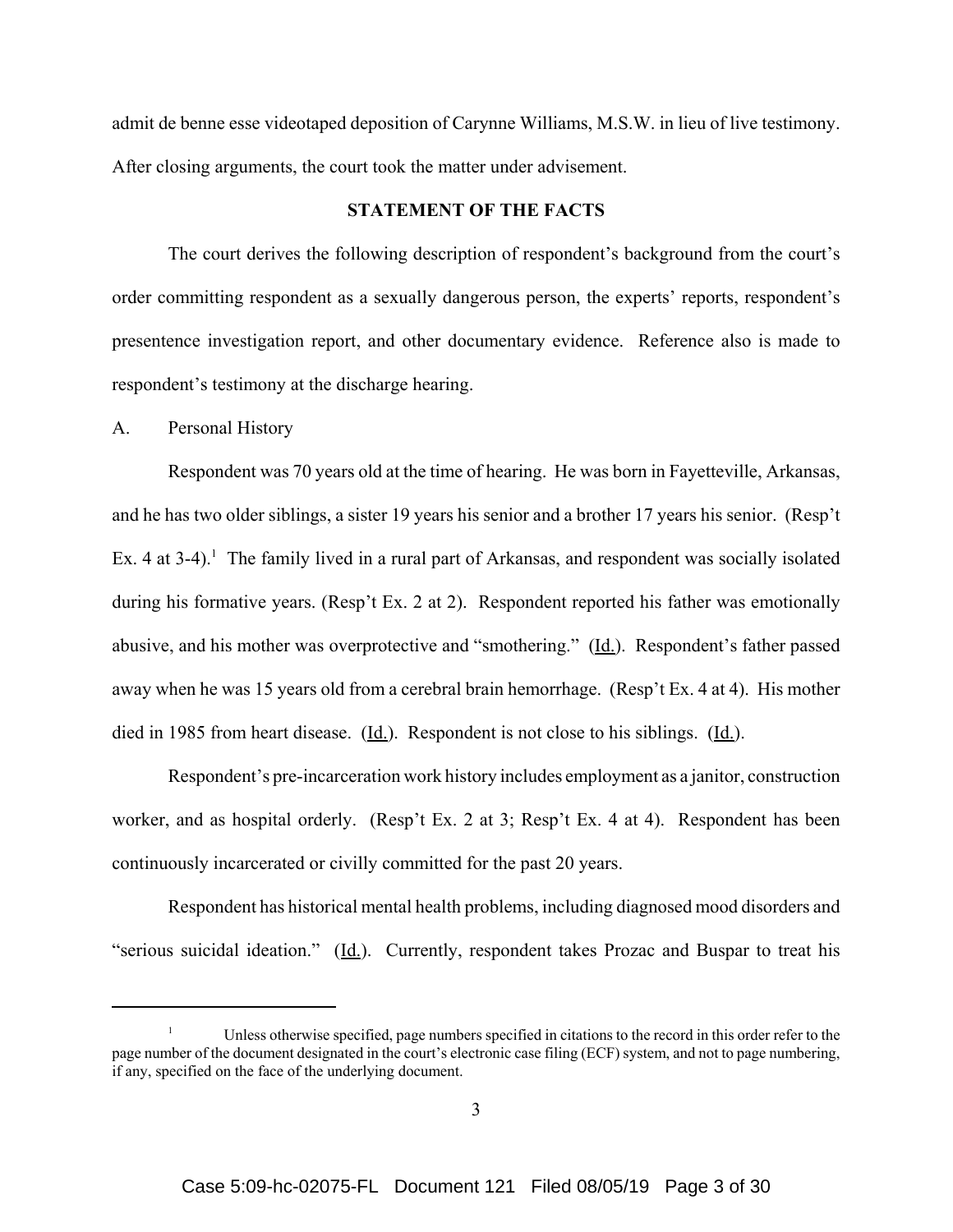depression and other mood issues. (Gov't Ex. 8 at 12).<sup>2</sup>

Respondent has numerous physical health issues, including stage I chronic kidney disease, rheumatoid arthritis, high cholesterol, cataracts, esophageal reflux, essential hypertension, chronic or unspecified peptic ulcer with hemorrhage and perforation, and chronic obstructive pulmonary disease. (Resp't Ex. 4 at 4). Respondent also received treatment for skin cancer in March 2018. (Gov't Ex. 8 at 12). Respondent reports he cannot currently maintain an erection as a result of his health issues. (Resp't Ex. 4 at 5). At hearing, respondent testified he has not been able to successfully masturbate since 2014, and that his libido has "decreased tremendously." Treatment records, however, reflect that respondent began taking Naltrexone in January 2017 due to heightened sexual thoughts and self-reported frequent erections. (Resp't Ex. 4 at 11).

# B. Sexual and Relationship History

Respondent reports that he is bisexual.  $(Id.)$ . At age 20, he had his first sexual experience with an 18 year-old female. (Id.). He also reports one instance of sexual abuse when he was five years old, in which a 13 year-old female sat on top of him and rubbed her genitals on respondent's exposed genitals. (Resp't Ex. 2 at 2).

In 1969 (age 21), respondent married Annette M. (Resp't Ex. 4 at 5). They had two sons during the marriage, who were adopted by their stepfather when Annette remarried. (Id.). Respondent's oldest son from this marriage is one of his victims. (Id. at 6). In 1982 (age 33), respondent divorced Annette and married Frances J. (Id. at 5). Frances had a daughter with disabilities from a previous marriage, and respondent and Frances were her primary caregivers.

<sup>&</sup>lt;sup>2</sup> Petitioner labeled its exhibits "Government Exhibit  $[\#]$ " in the joint trial notebook, and thus citations to petitioner's exhibits herein correspond to that format. Textual references to "petitioner's exhibits" are synonymous with and refer to citations formatted "Gov't Ex. [#]."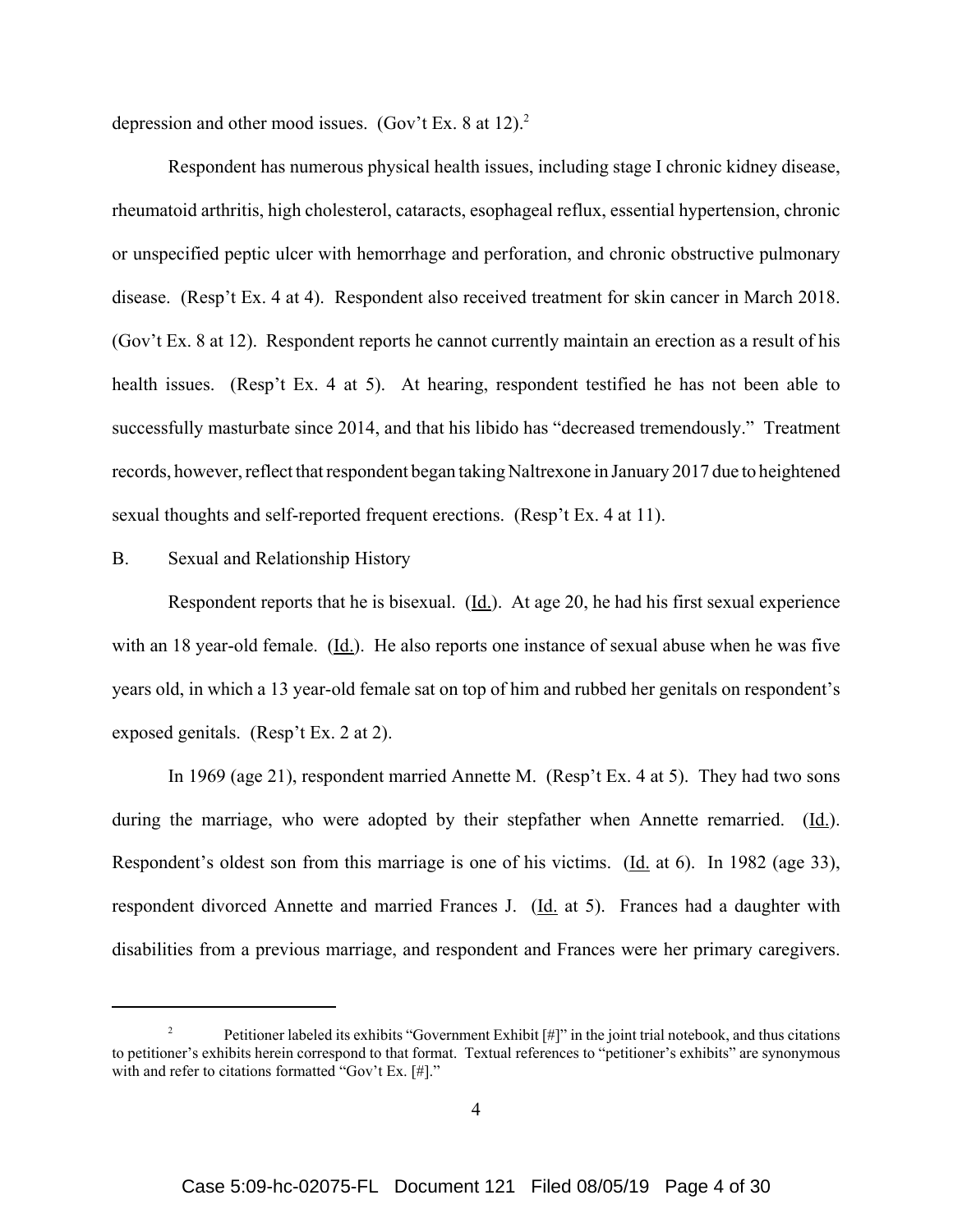(Resp't Ex. 2 at 7). As discussed below, respondent sexually molested his stepdaughter for approximately twelve years. (Id.). Respondent and Frances divorced in 2007. (Resp't Ex. 4 at 5).

#### C. Offense History

The court's March 30, 2012, order committing respondent contains the following description

of respondent's offense history. Respondent admits that he committed these offenses.

At the evidentiary hearing, [respondent] testified that he fondled the penis of his oldest son when the child was approximately nine years old.<sup>3</sup> He also admitted that he had sexual contact with a nephew and three nieces when they were children. However, [respondent] claimed that he was relatively close in age to these family members at the time the contact occurred. [Respondent] further admitted at the evidentiary hearing that he molested his step-daughter from his second marriage.<sup>4</sup> He testified that he believed that his stepdaughter had been "coming on" to him since she was five years old.

In July 1999, [respondent] came under the scrutiny of the Federal Bureau of Investigation after a confidential witness reported having encountered him online in an adult chat room utilized by individuals who enjoy conversing about sexual relationships with children. On [August 23, 1999], the confidential witness informed investigators that she reached an agreement for the sale of an eight-year-old girl, "Stacy," to [respondent] so that he could have a sexual relationship with the child. In exchange for the child, [respondent] agreed to pay the confidential witness \$100 plus child pornography.

Pursuant to this agreement, [respondent] traveled from Arkansas to Memphis, Tennessee to pick up Stacy. He was arrested in Memphis. A search of his vehicle revealed a loaded .22 caliber revolver, a teddy bear, condoms, lotions, and hundreds of images of child pornography. The child pornography included several sexuallyexplicit images involving a prepubescent female.

In relation to these events, [respondent pleaded] guilty in the United States District Court for the Western District of Tennessee on [December 6, 2000,] to several charges including interstate transportation of visual depictions of minors

<sup>3</sup> Dr. Rosell reports this abuse took place over a period of approximately three years. (Resp't Ex. 2 at 3). In treatment, respondent disclosed that he molested his son over 700 times. (Gov't Ex. 9 at 2566).

<sup>&</sup>lt;sup>4</sup> According to Dr. Rosell, this abuse consisted of fondling and oral sex beginning when his stepdaughter was 12 years old and lasting for 12 years. (Resp't Ex. 2 at 7). Respondent also engaged in sexual intercourse with her after she turned 17.  $(\underline{Id.})$ .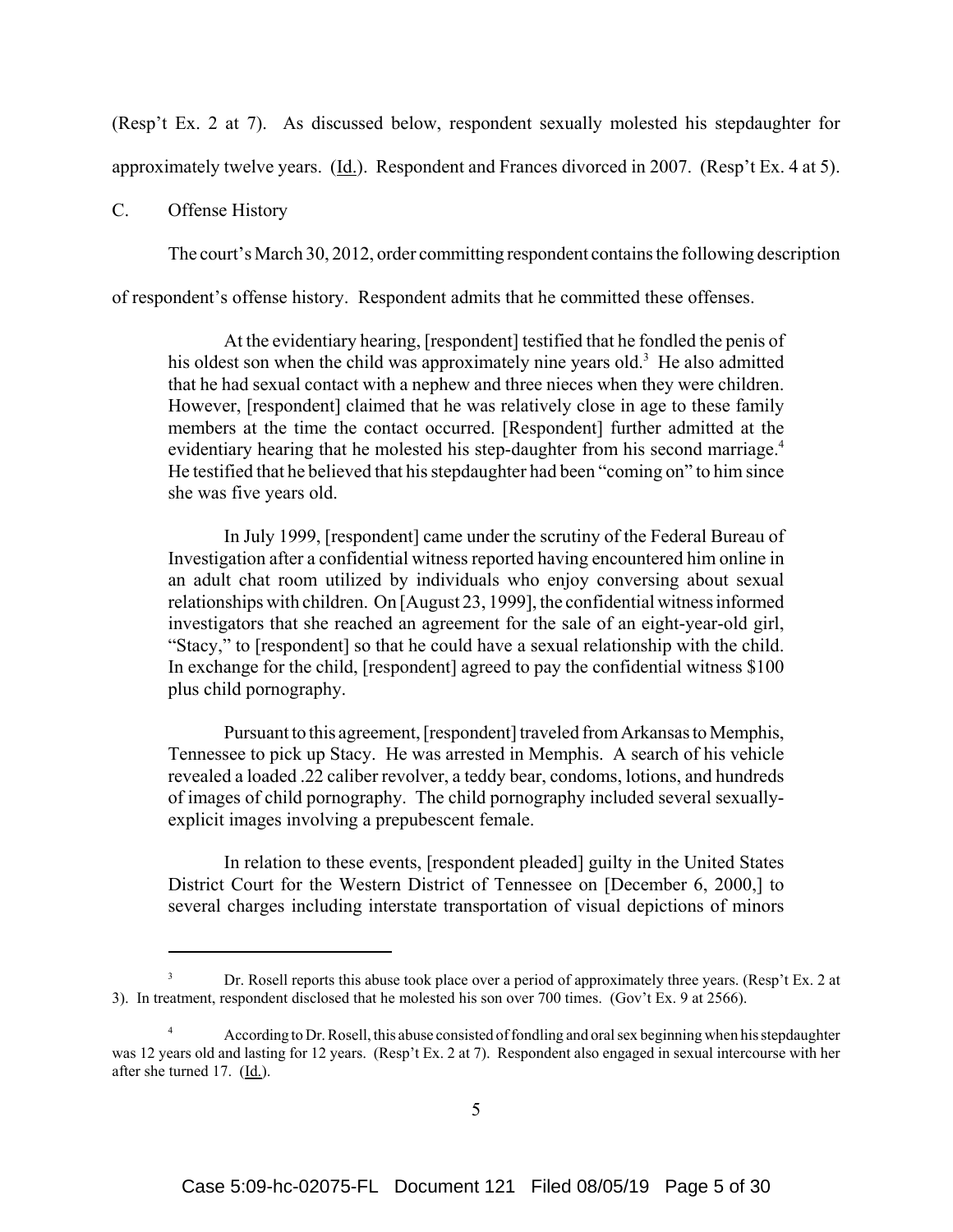engaged in sexually explicit conduct; possession of items shipped in interstate commerce which contain visual depictions of minors engaging in sexually explicit conduct; interstate travel with intent to engage in a sexual act with a minor; and attempt to entice a minor to engage in sexual activity by use of a facility and means of interstate commerce. He was sentenced to [135 months' imprisonment] and a three-year term of supervised release.

(Gov't Ex. 11 at 1-3 (citations omitted)).

In addition to the foregoing, in 1977 respondent exposed himself to an eight-year-old female. The federal presentence report states respondent forced the victim to touch his penis. (Resp't Ex. 2 at 4). Respondent denies forcing the victim to touch him, but admits exposing himself. (Id.). Respondent was convicted of sexual abuse in the 1st degree, and the state court sentenced him to probation and ordered counseling, which respondent successfully completed. (Resp't Ex. 4 at 6).

D. Commitment Order

On March 30, 2012, the court found petitioner established by clear and convincing evidence that respondent is a sexually dangerous person. (Gov't Ex. 11 at 10). All experts agreed, and the court so found, that respondent had committed prior acts of child molestation, and that he suffered from pedophilic disorder.  $(Id. at 4-5)$ . As to his volitional impairment, the court credited petitioner's experts' opinions finding respondent would have serious difficulty refraining from child molestation if released. (Id. at 7). As petitioner's experts explained, respondent's behavior while incarcerated suggested he planned to continue molesting children if released. (Id. at 7-8). For example, before the commitment hearing, respondent stated there was nothing better than having sex with an eight-year-old girl, and requested pictures of prepubescent children. (Id. at 8). He also stated he "would" attempt to molest a child if he were not incarcerated. (Id.). The court also noted respondent had denied committing contact-based offenses, had never participated in sex offender treatment, and that his testimony generally "demonstrate[d] that he has little insight into or ability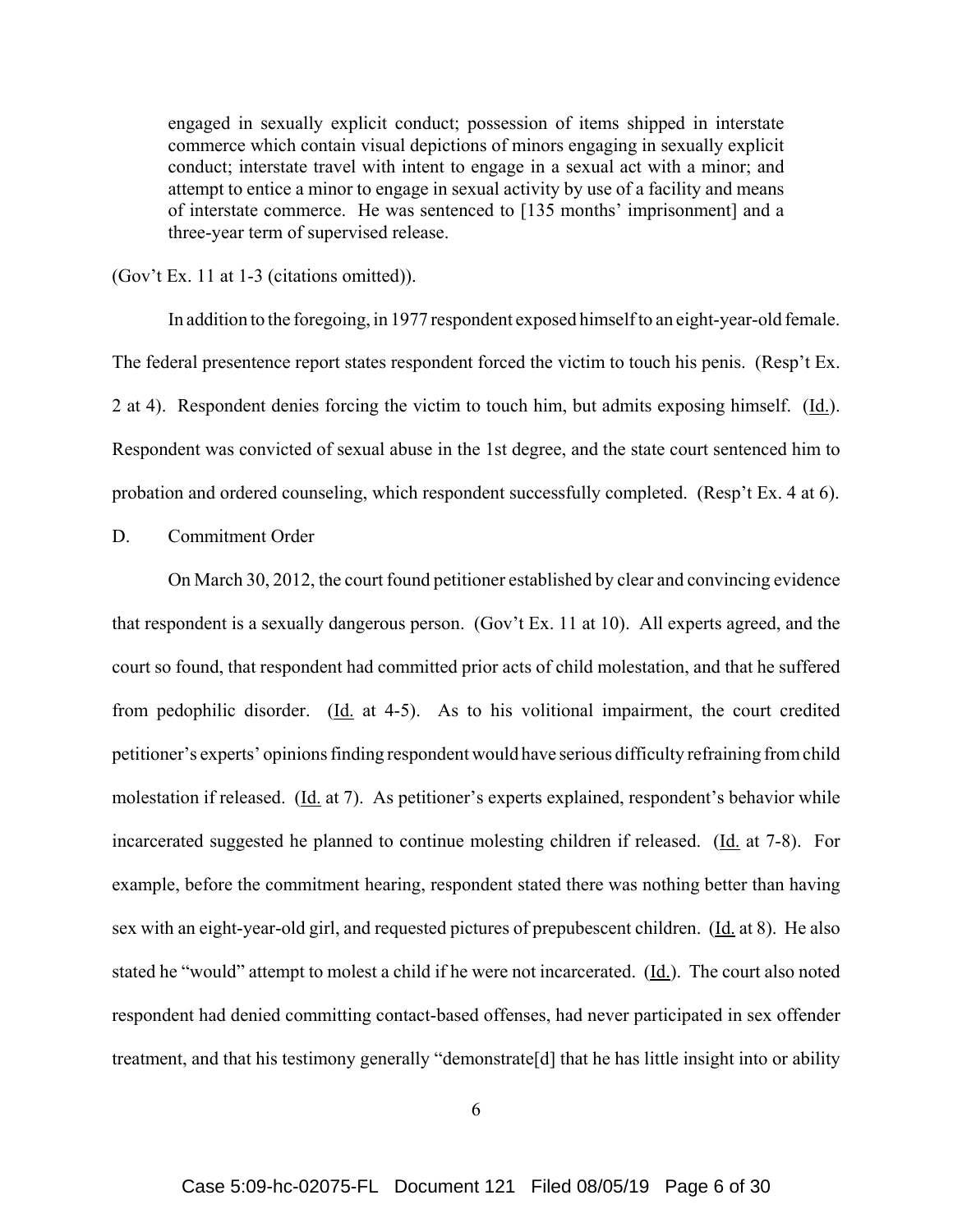to manage his pedophilic disorder." ( $\underline{Id}$ . at 9-10). Finally, the court emphasized that age did not appear to be a protective factor where respondent's ongoing sexual preoccupation with prepubescent children was evident well past age  $60.$  (Id. at 8).

At hearing, respondent admitted to maintaining pen-pal relationships with a child molester and a woman with a young child before his commitment. Respondent candidly testified he maintained these pen pals because he wanted to continue molesting children after his release.

# E. Commitment History

 Respondent has been housed in the Maryland unit at the Federal Correctional Institution in Butner, North Carolina since his March 30, 2012, commitment. Respondent has not been charged with any disciplinary infractions since the court committed him. However, in November 2013, BOP officials searched respondent's cell and confiscated pictures of children and scantily-clad women, a list of female pen pals, and lists of sexually-explicit movies and websites. (Gov't Ex. 9 at 2639).<sup>5</sup> BOP staff have not confiscated any additional inappropriate sexual material from respondent's cell since the November 2013 search.<sup>6</sup> Respondent testified that he has had one pen pal since his civil commitment, and he has not discussed children with her. He stopped corresponding with her in 2014.

#### F. Sex Offender Treatment

Respondent enrolled in the BOP's Commitment and Treatment Program ("CTP") on May

<sup>5</sup> Page numbers specified in citations to petitioner's exhibit 9 refer to the Bates-stamped page number designated by the parties, and not to page numbering, if any, specified on the face of the underlying document.

 $6 \text{ In October 2015, treatment staff confused a map of the Philippines and a letter detailing the cost of }$ living in the Philippines from respondent's cell. (Gov't Ex. 9 at 2640). These materials, however, did not contain any sexually inappropriate content.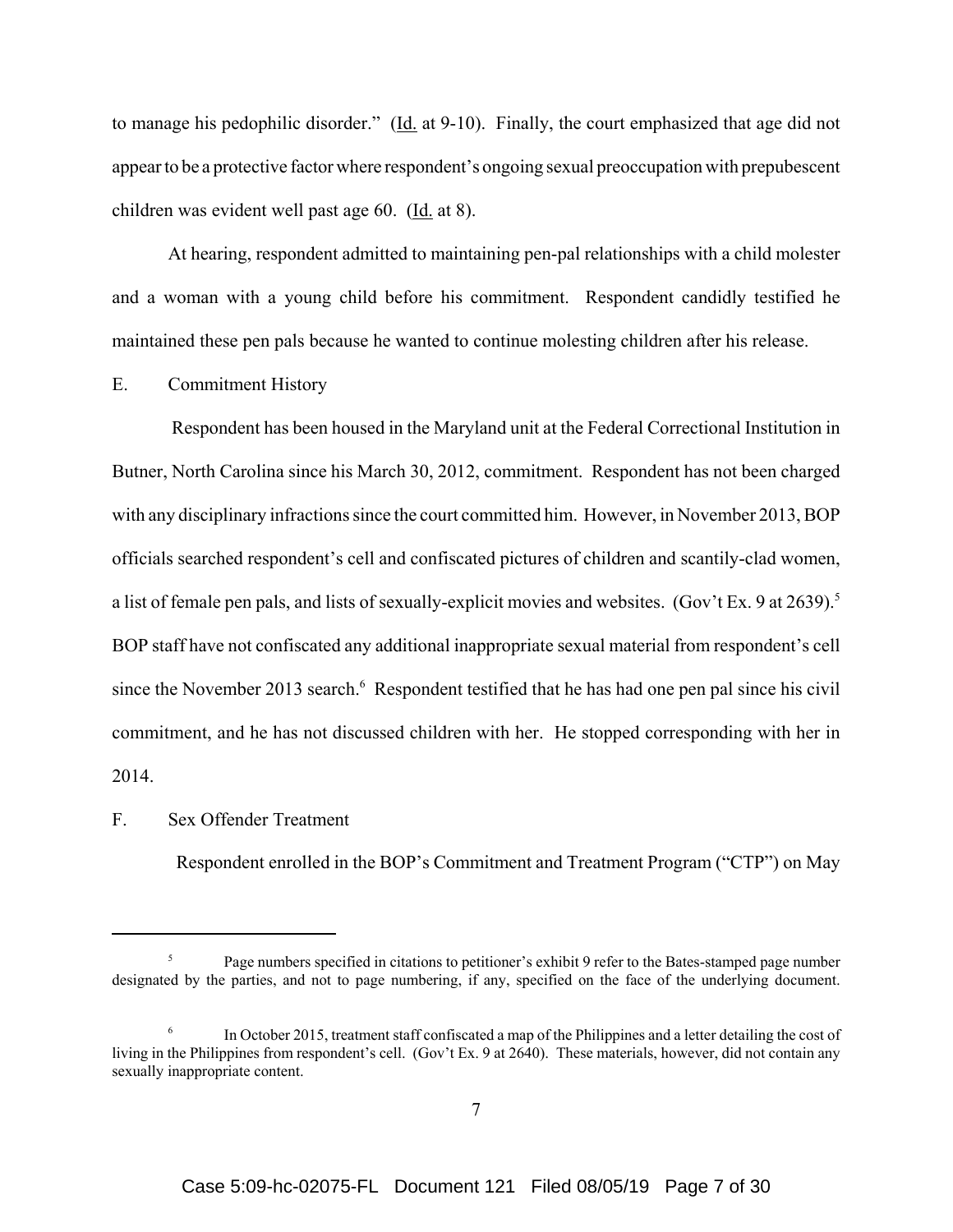3, 2012. (Gov't Ex. 9 at 2639). The CTP employs the Good Lives Model treatment program. (Gov't Ex. 15.1 at 9:03-9:09).<sup>7</sup> The program consists of four phases: orientation, evaluation, and treatment planning (phase one); basic skills and treatment fundamentals (phase 2); advanced skills and treatment integration (phase 3); and community reintegration preparation and planning (phase 4). (Id. at 46:13-48:20; see also Gov't Proposed Findings (DE 113) at 8).

At hearing, respondent testified he has been continuously enrolled in the CTP since May 2012, with exception of one six-month period in 2016. He has progressed to phase three. Respondent participated in phase two from November 2012 to August 2017, and he completed numerous therapy groups in phase two. After his promotion to phase three, respondent participated in sex offense history, grief and loss, and advanced intimacy groups. Currently, respondent attends two weekly treatment groups, community meetings four days a week, and monthly individual appointments with his primary therapist. Respondent testified he completes all his homework and always attends his therapy appointments.

Respondent's treatment progress, however, has been problematic. In July 2014, CTP staff expelled respondent from a sexual self-management group after he admitted to deliberately masturbating to fantasies about sexually molesting one of his prior victims. (Gov't Ex. 9 at 2639). He was readmitted to the group, but in January 2015 staff expelled him again after he failed to complete required sexual arousal logs and demonstrated substantial denial of deviant sexual thoughts.  $(Id. at 2640)$ . Respondent also testified that he was suspended from the CTP after he verbally attacked a treatment peer in 2016. Respondent, however, has been enrolled in the CTP continuously since the 2016 suspension.

<sup>&</sup>lt;sup>7</sup> Citations to petitioner's exhibit 15 refer to the page and line numbers on the face of the deposition transcript.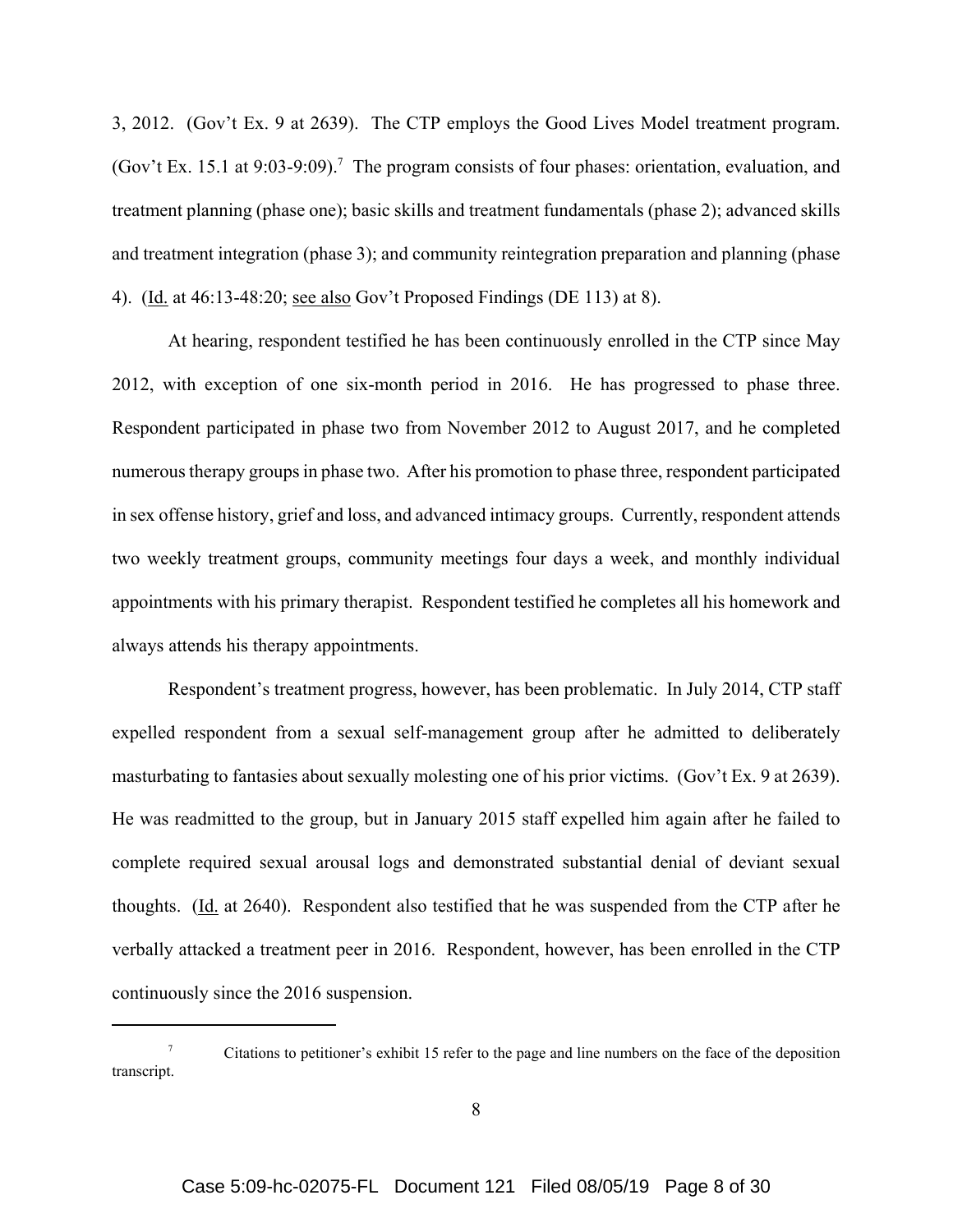At hearing, respondent acknowledged that he currently has cognitive distortions, including that his stepdaughter enticed him to sexually molest her. Respondent also admitted that he spoke to his individual therapist about viewing child pornography upon release. He acknowledged he has an addiction to child pornography and that he will need continued treatment to avoid viewing it, which is why he raised the issue with his therapist. Respondent candidly admitted he continues to struggle with attraction to prepubescent children, but he believes he has now developed sufficient control to avoid acting on such attraction.

Five CTP treatment providers also testified at hearing concerning respondent's progress in the treatment program.

# 1. Dr. Kara Holden

Dr. Holden, respondent's assigned CTP therapist, testified that treatment staff are concerned that respondent has not made sufficient progress in treatment. Dr. Holden explained that respondent's release plans do not include engaging with a support network, which can be an important protective factor. Respondent's behavior during the program also evidences that respondent has difficulty building supportive relationships. She also has concerns about respondent's ongoing sexual preoccupation, as reflected in respondent's recent comments suggesting his stepdaughter enticed him, and the fact respondent continues to watch television programming depicting children in revealing clothing. Respondent also viewed one movie depicting the rape of a child.

Dr. Holden noted that respondent has not shown acceptance of responsibility or concern for others, and he maintains offense-supportive beliefs. Dr. Holden noted one concerning clinical encounter within the past three months where respondent stated he views children as useless objects.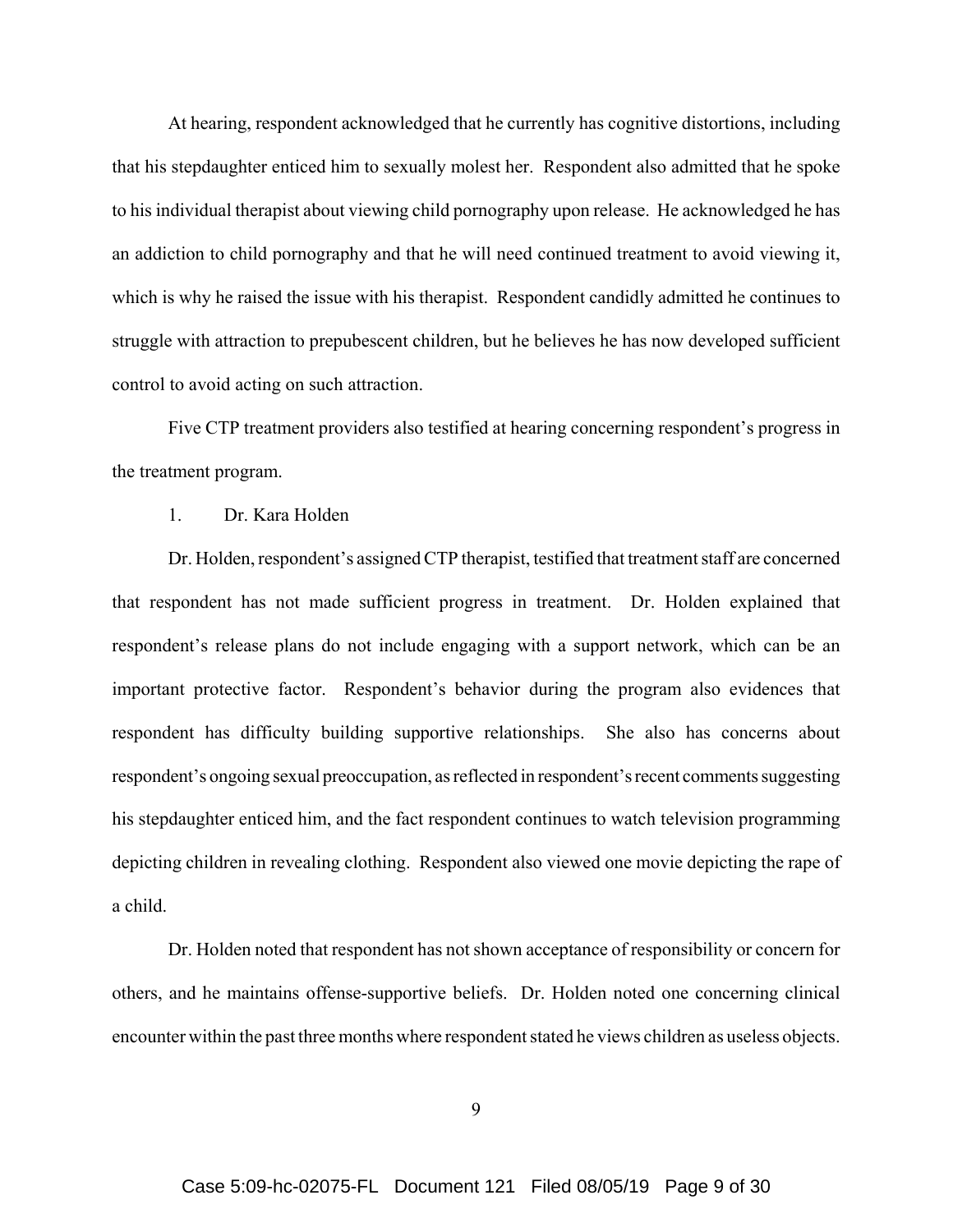Dr. Holden also explained that respondent presents his cognitive distortions as "truth" and he becomes defensive when challenged about them. Although Dr. Holden agreed respondent attends group and completes his assignments, she testified he demonstrates limited motivation and he has "internalized" the concepts. When respondent discusses his release plan with Dr. Holden, he does not discuss treatment strategies for preventing further offending and does not appear motivated to attend outpatient treatment. As a result of the foregoing treatment issues, respondent has not been promoted to phase four and therefore has not addressed relapse prevention planning issues.

#### 2. Dr. Brandi Kohr

Dr. Kohr is a therapist in the CTP program, and is a member of respondent's treatment team. She has treated respondent in both group and individual therapy sessions since she began working in the program in 2016. Dr. Kohr testified respondent rejoined the treatment program in 2016, but noted he did so because his attorney told him he needed to rejoin in order to be released. She did not believe respondent was intrinsically motivated to rejoin the program. She acknowledged, however, that respondent was promoted from phase two to phase three after he rejoined the CTP.

Dr. Kohr noted that around the time of his promotion to phase three, respondent was "really, really, into [the CTP]." However, respondent's participation "vacillated" and she testified respondent currently appears "detached" from the program. Dr. Kohr also noted that even when respondent was engaged in treatment, he only appeared to grasp the concepts at an intellectual level. She noted that respondent's ongoing cognitive distortion that his stepdaughter enticed him has not been amenable to treatment.

Dr. Kohr also testified about a concerning clinical encounter that occurred approximately two weeks before the instant discharge hearing. Respondent was informed about a disturbing crime,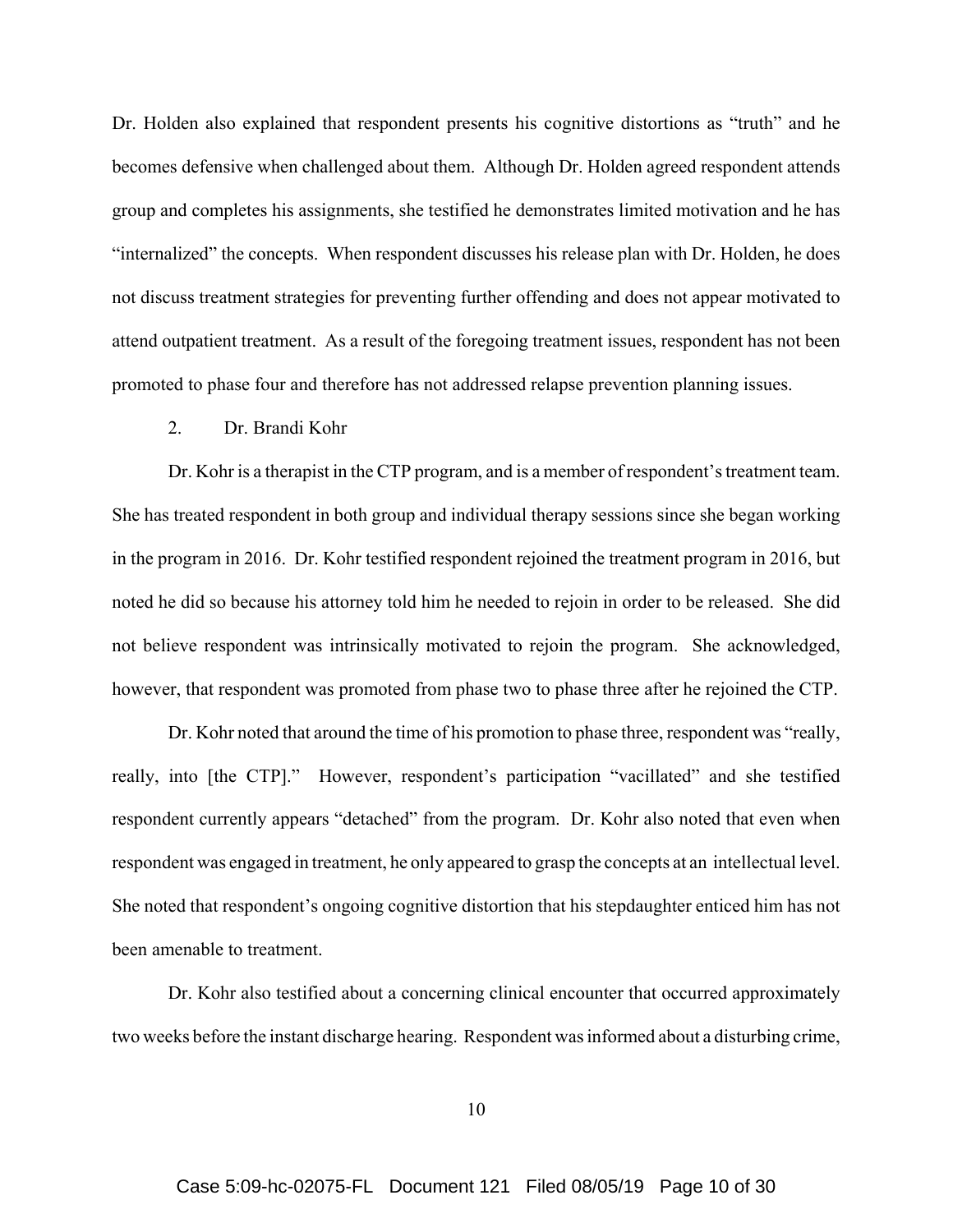and empathized with the perpetrator but showed no empathy toward the victim. In that same encounter, respondent was not able to articulate a reasonable release plan, or explain precisely how he would prevent himself from reoffending. Dr. Kohr noted respondent's inability to articulate a viable release plan also has been an "ongoing" issue. Like Dr. Holden, Dr. Kohr testified that developing a comprehensive relapse prevention plan is part of phase four of the CTP, and respondent has not completed that phase.

# 3. Dr. Laura Sheras

Dr. Sheras is a treatment provider with the CTP program, and she has treated respondent in both group and individual therapy sessions. In 2018, Dr. Sheras facilitated a sex offense history group in which respondent's peers confronted him after he expressed interest in contacting his stepdaughter.<sup>8</sup> Dr. Sheras noted that "[q]uestioning from the group revealed that [respondent] wanted to contact her because he still fantasized about a relationship with her and was stating he wanted to 'apologize' for the past as an excuse to contact her." (Gov't Ex. 9 at 2570). Dr. Sheras also noted respondent lacked insight into how contacting the victim could re-traumatize her. Respondent also admitted during the group session that he generally has no empathy for his victims. However, at the conclusion of the group, respondent stated that he would not further attempt to contact his stepdaughter, and the record does not reflect that he ever did so.

4. Dr. Trisha Smithson

Dr. Smithson is a treatment provider with the CTP program, and she has treated respondent in both group and individual therapy sessions. She testified that in July 2015, respondent showed her a journal in which he wrote letters to some of his victims, and then responded to them from the

As respondent testified at hearing, he also requested assistance from his counsel's investigator to contact his stepdaughter.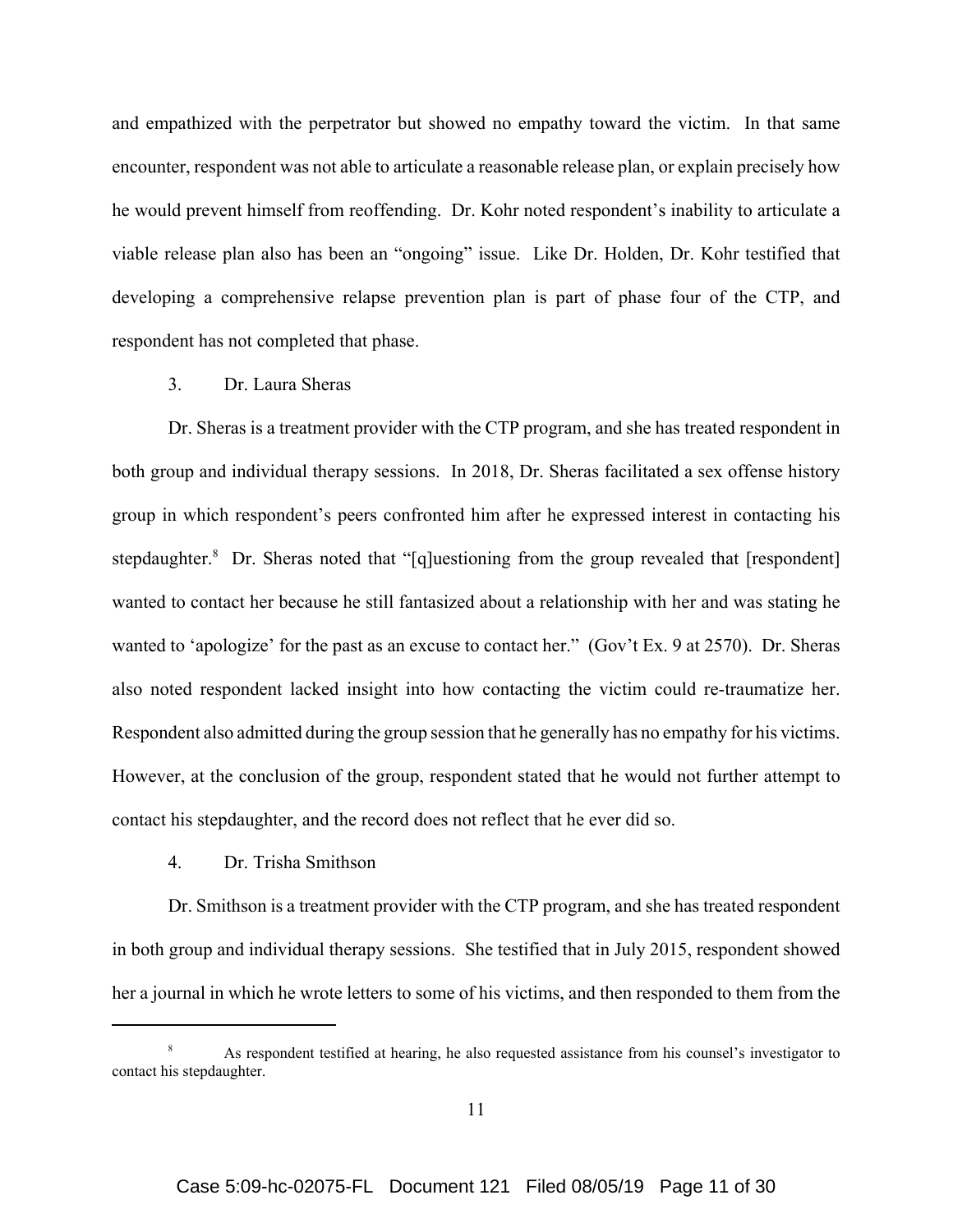victims' perspectives. She noted that respondent was not directed to complete such an assignment by his treatment team, and she had concerns respondent was considering contacting one his prior victims. Finally, Dr. Smithson noted an ongoing issue with respondent is that he wanted to resume a relationship with his stepdaughter.

#### 5. Carynne Williams, M.S.W.9

Williams is a treatment provider in the CTP, and she was respondent's primary clinician from 2017 until February 2019. Williams testified that respondent's motivation for treatment recently has been "lackluster." Respondent, for example, has not significantly participated in recent group therapy sessions, and he has failed to complete several assignments. She confirmed respondent isolates himself on the unit, and thus does not demonstrate ability to engage with a support network.

Williams also is concerned that respondent currently denies sexual preoccupation, that he uses sex as coping, or that he exhibits offense-supportive beliefs. Williams noted respondent recently attempted to masturbate to one of his victims, which shows that he is sexually preoccupied. As to offense-supportive beliefs, Williams recounted one clinical encounter in which respondent stated he believed his stepdaughter was attempting to sexually entice him by showing him that she drew in crayon on her panties.

Williams also noted concerns about respondent's comments about child pornography. In 2017, respondent informed Williams that he "will always" have the desire to watch child pornography and that he has limited willpower when it comes to viewing child pornography. In February 2019, respondent informed her that "viewing child pornography is better than a hands-on

<sup>9</sup> As noted, Williams testified by de bene esse deposition.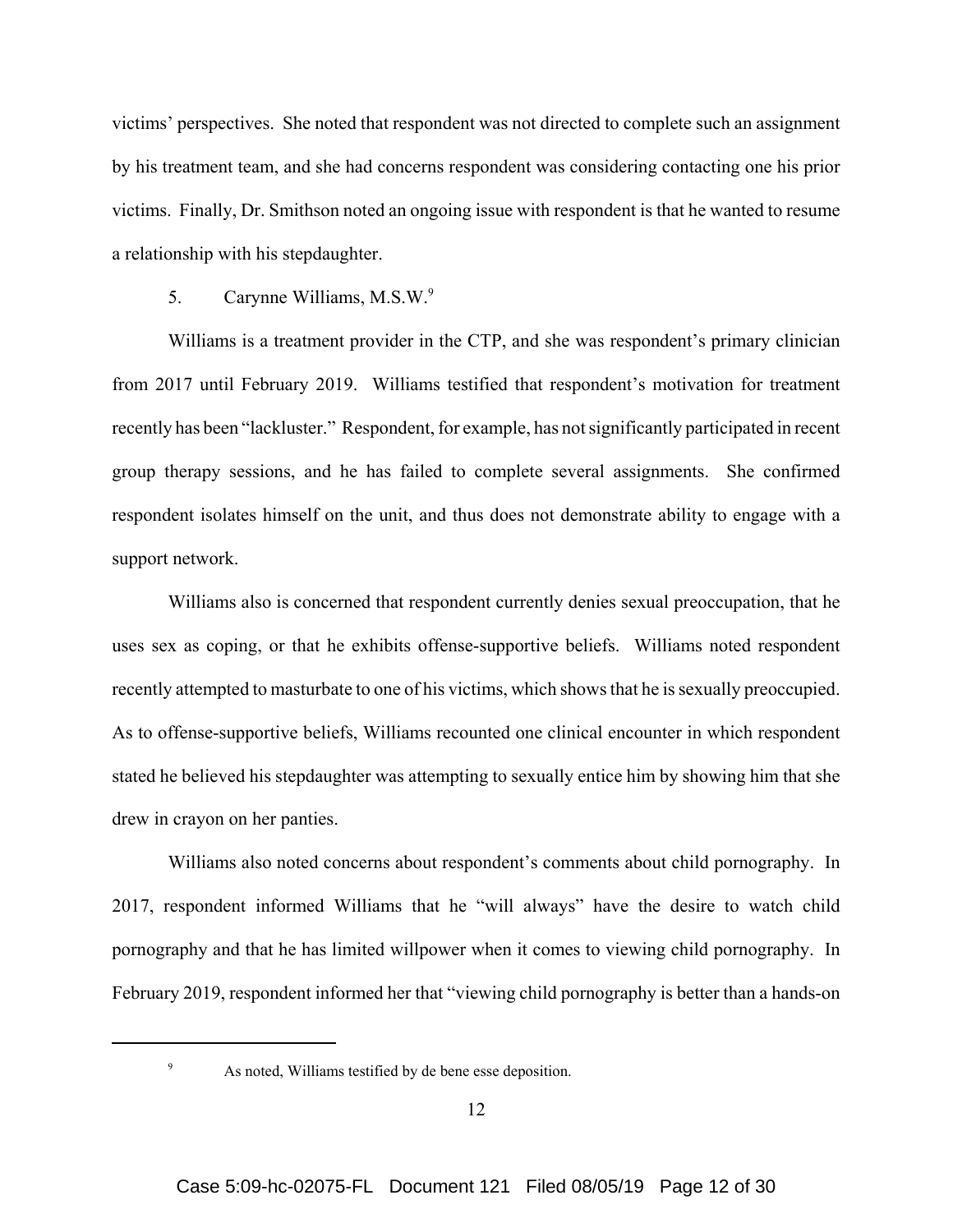offense" and he would "allow" himself to view child pornography upon release. (See also Gov't Ex. 9 at 2556).

#### G. Release Plans

Respondent does not have a firm release plan, and he has not secured housing. He has expressed interest in living "off the grid" in Mexico or rural Arkansas, and has stated that he believes he can refrain from sexually offending by isolating himself. (Gov't Ex. 9 at 2552). Respondent also filed motion in his sentencing court requesting that the court confirm his term of supervised release expired during his commitment. Mot. for Termination of Supervised Release, United States v. No. 2:00-CR-20102-JPM-1 (E.D. Tenn. July 2, 2013). At hearing, respondent's counsel reported that the United States Probation Office's position is respondent no longer is subject to supervised release.

At close of hearing, respondent argued that he should be released on conditions, which can include required sex offender treatment, limitations on internet use, and GPS monitoring. Respondent noted that because petitioner opposes release (even on conditions), the BOP will not begin efforts to find a housing placement or arrange for outpatient sex offender treatment unless the court orders them to do so. Accordingly, respondent maintains that the BOP (in consultation with counsel) can arrange a suitable release plan in the event the court orders respondent released on conditions. Respondent also testified at hearing that he will comply with all release conditions imposed by the court, including restrictions on internet use and sex offender treatment.

# **COURT'S DISCUSSION**

#### A. The Adam Walsh Child Protection and Safety Act

The Adam Walsh Child Protection and Safety Act of 2006 ("Adam Walsh Act"), Pub. L. No.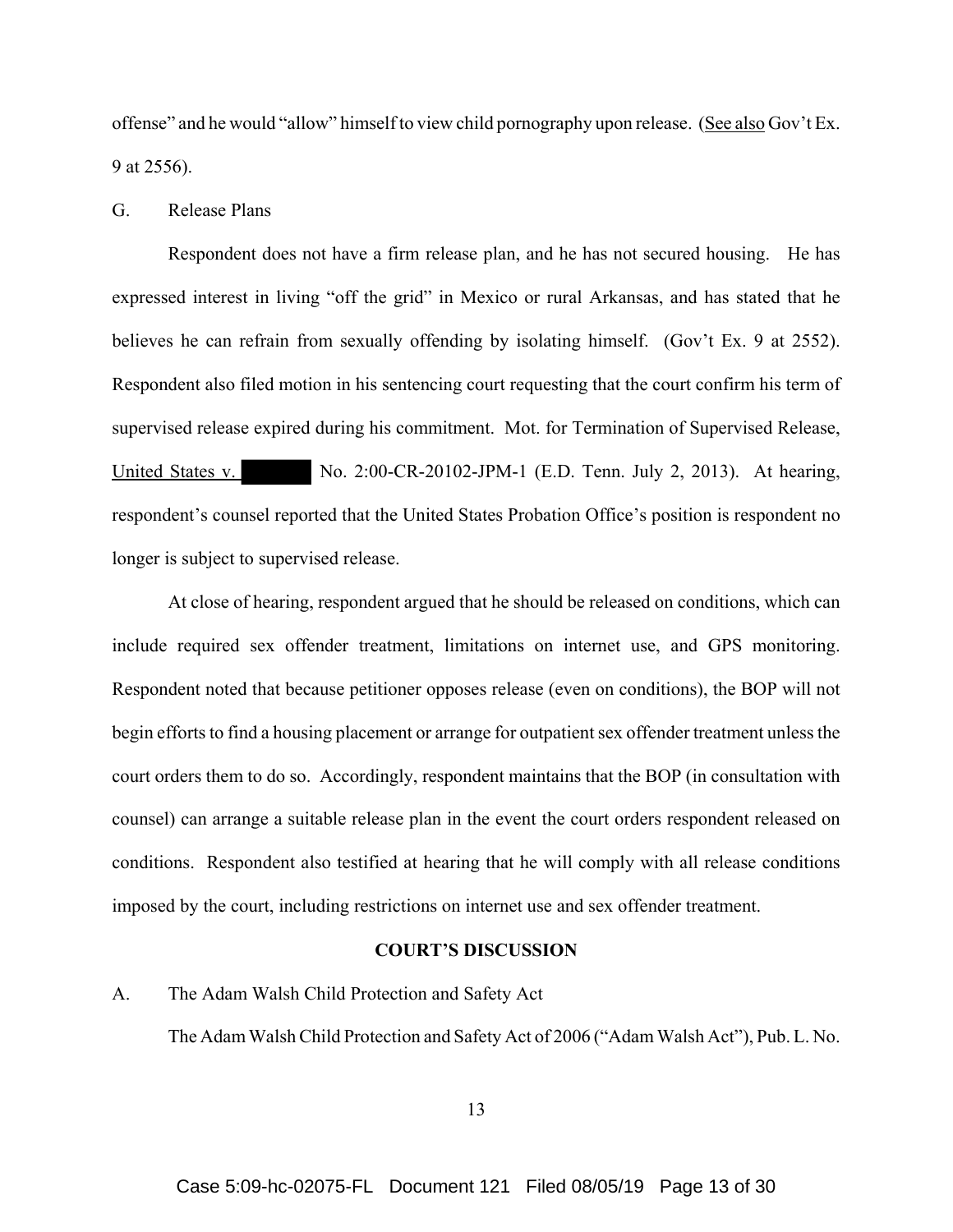109-248, § 302, 120 Stat. 587, 619-22 (codified in 18 U.S.C. §§ 4241, 4247, and 4248), established a program for civil commitment of individuals in the custody of the BOP, and others, who are determined to be "sexually dangerous person[s]." 18 U.S.C. § 4248(d). An individual committed under the Act may request discharge hearing pursuant to 18 U.S.C. § 4247(h), provided the motion is not filed within 180 days of a court determination that he is sexually dangerous. At the discharge hearing, respondent must demonstrate by a preponderance of the evidence that he no longer is a sexually dangerous person, or will not be sexually dangerous if released under a prescribed regimen of medical, psychiatric, or psychological care or treatment. 18 U.S.C. §§ 4247(h), 4248(e); see United States v. Maclaren, 866 F.3d 212, 217 (4th Cir. 2017) (noting respondent must make "evidentiary showing" to secure discharge under § 4247(h)); United States v. Barrett, 691 F. App'x 754, 755 (4th Cir. 2017) (explaining "when a person who has been civilly committed as sexually dangerous petitions for relief from his civil commitment under 18 U.S.C. § 4247(h), he bears the burden of showing by a preponderance of the evidence that he is no longer sexually dangerous within the meaning of 18 U.S.C.  $\S$  4247(a)(5)-(6)."); United States v. Wetmore, 812 F.3d 245, 248  $(1st Cir. 2016)$  (same).<sup>10</sup>

A "sexually dangerous person" is one "who has engaged or attempted to engage in sexually

<sup>&</sup>lt;sup>10</sup> The United States Court of Appeals for the Fourth Circuit has not definitively resolved whether § 4247(h) permits release on conditions requiring medical, psychiatric, or psychological care or treatment. See United States v. Wooden, 887 F.3d 591, 610 n.8 (4th Cir. 2018). Section 4247(h) permits civil detainees to apply for "discharge" from various forms of federal civil commitment, but it does not address whether conditional discharge is permitted. See 18 U.S.C. § 4247(h). Section 4248(e) permits conditional discharge for Adam Walsh Act detainees if the BOP initiates the discharge request. 18 U.S.C. § 4248(e). In Maclaren, the Fourth Circuit stated § 4247(h) "complements" the discharge procedure set forth in § 4248(e), and thus suggested that a § 4248 detainee may request conditional discharge under § 4247(h). 866 F.3d at 216-17. The court also notes that construing § 4247(h) to permit conditional discharge is consistent with the purpose of the Adam Walsh Act to protect the public from persons who have a history of inability to control their sexual attraction to children. See United States v. White, 927 F.3d 257, 261 (4th Cir. 2019) (noting "core" purpose of the Adam Walsh Act to "protect the public from sexual sexually dangerous persons"). Furthermore, the parties agree that § 4247(h) permits conditional discharge.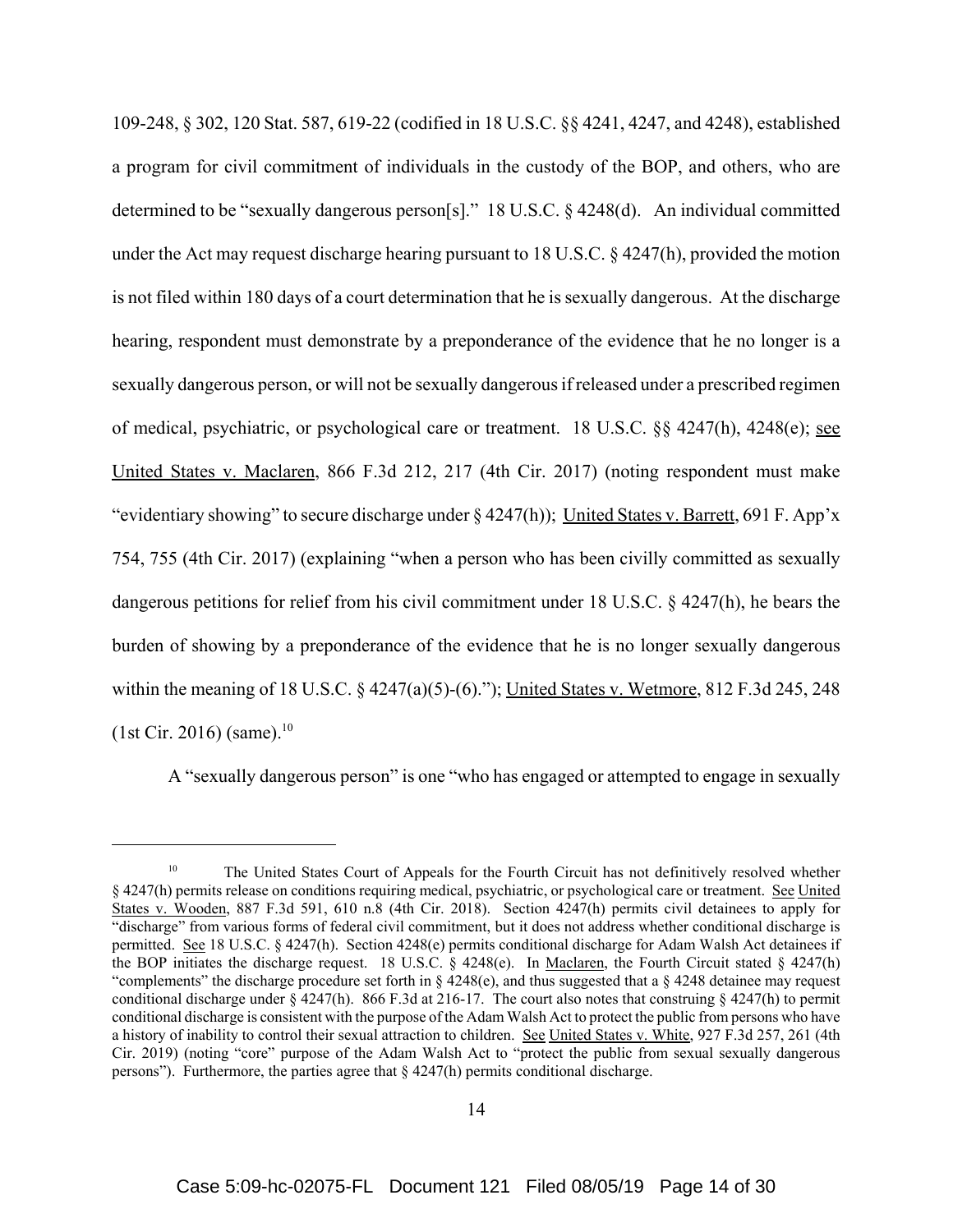violent conduct or child molestation and who is sexually dangerous to others." 18 U.S.C.  $§$  4247(a)(5). The phrase "sexually dangerous to others" means that "the person suffers from a serious mental illness, abnormality, or disorder as a result of which he would have serious difficulty in refraining from sexually violent conduct or child molestation if released." 18 U.S.C.  $§$  4247(a)(6).

Thus, at the initial commitment hearing, petitioner must show that respondent 1) has previously "engaged or attempted to engage in sexually violent conduct or child molestation"; 2) currently "suffers from a serious mental illness, abnormality, or disorder"; and 3) "as a result of" such condition, "would have serious difficulty in refraining from sexually violent conduct or child molestation if released." 18 U.S.C. §§ 4247(a)(5), (6), 4248(d); see also United States v. Comstock, 560 U.S. 126, 130 (2010). To obtain discharge pursuant to § 4247(h), respondent therefore must show by a preponderance of the evidence that one of the foregoing conditions no longer applies, or would not apply if the court released him on a prescribed regimen of medical, psychiatric, or psychological care and treatment. See 18 U.S.C. § 4248(e); Maclaren, 866 F.3d at 217; Barrett, 691 F. App'x at 755. "The burden of showing something by a 'preponderance of the evidence,'... simply requires the trier of fact 'to believe that the existence of a fact is more probable than its nonexistence before he may find in favor of the party who has the burden to persuade the judge of the fact's existence." Concrete Pipe & Prods. of California, Inc. v. Constr. Laborers Pension Tr. for S. California, 508 U.S. 602, 622 (1993) (alterations omitted) (quoting In re Winship, 397 U.S. 358, 371–72 (1970) (Harlan, J., concurring)).

B. Prong One - Prior Acts of Child Molestation or Sexually Violent Conduct Respondent does not contest prong one is satisfied, and his history, set forth above,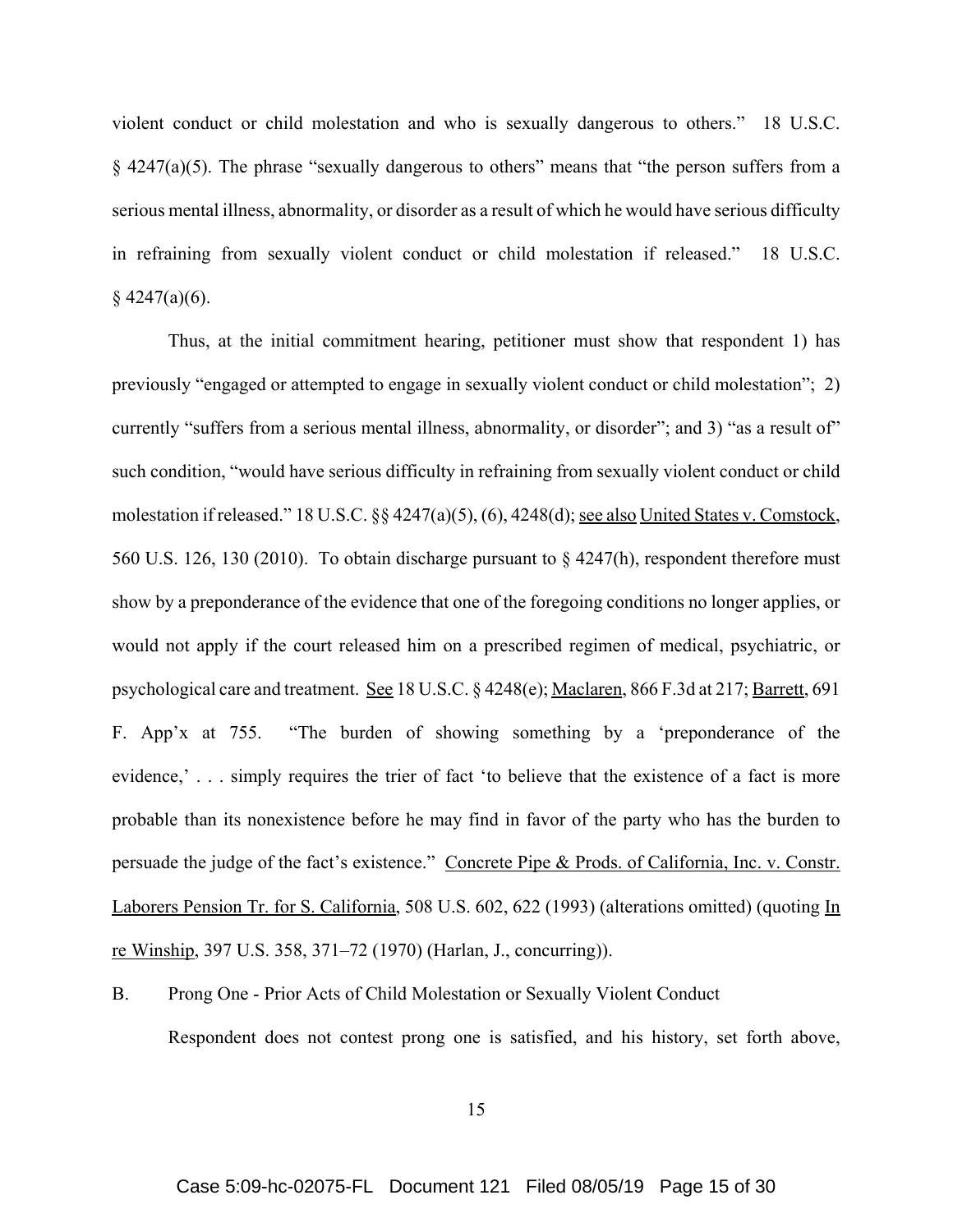affirmatively demonstrates respondent has engaged in prior acts of child molestation. Accordingly, respondent is not entitled to discharge based on absence of prong one.

#### C. Prong Two - Serious Mental Illness or Disorder

Prong two addresses whether respondent currently suffers from a serious mental illness, abnormality, or disorder. 18 U.S.C. § 4247(a)(6); Comstock, 560 U.S. at 130. The second prong thus requires examination of the psychiatric diagnoses proffered by the experts. Such diagnoses, however, are "merely the starting point for the court to consider the true thrust of the  $\S$  4247(a)(6) inquiry – whether, on a case-specific basis, the respondent's underlying condition constitutes a serious functional impairment." United States v. Caporale, 701 F.3d 128, 137 n.4 (4th Cir. 2012).

All experts diagnosed respondent with pedophilic disorder, and opined this disorder constitutes a serious functional impairment.<sup>11</sup> Respondent does not contest these findings. Accordingly, the court finds respondent has not established by a preponderance of the evidence that he no longer suffers from a serious mental illness, abnormality, or disorder, as defined in the Act.

D. Prong Three – Serious Difficulty Refraining From Sexually Violent Conduct or Child Molestation

To meet his burden on prong three, respondent must prove by a preponderance of the evidence that he no longer would have serious difficulty refraining from sexually violent conduct or child molestation if released. 18 U.S.C. §§ 4247(h), 4248(e); Maclaren, 866 F.3d at 217; Barrett, 691 F. App'x at 755. "[T]he 'serious difficulty' prong of § 4248's certification proceeding refers to the degree of the person's 'volitional impairment,' which impacts the person's ability to refrain from acting upon his deviant sexual interests." United States v. Hall, 664 F.3d 456, 463 (4th Cir.

 $11$  Dr. Rigsbee also diagnosed respondent with antisocial personality disorder. The court, however, credits Dr. Plaud and Dr. Rosell's opinions that antisocial personality disorder is not present in this case. (See Resp't Ex. 2 at 13; Resp't Ex. 4 at 16-18).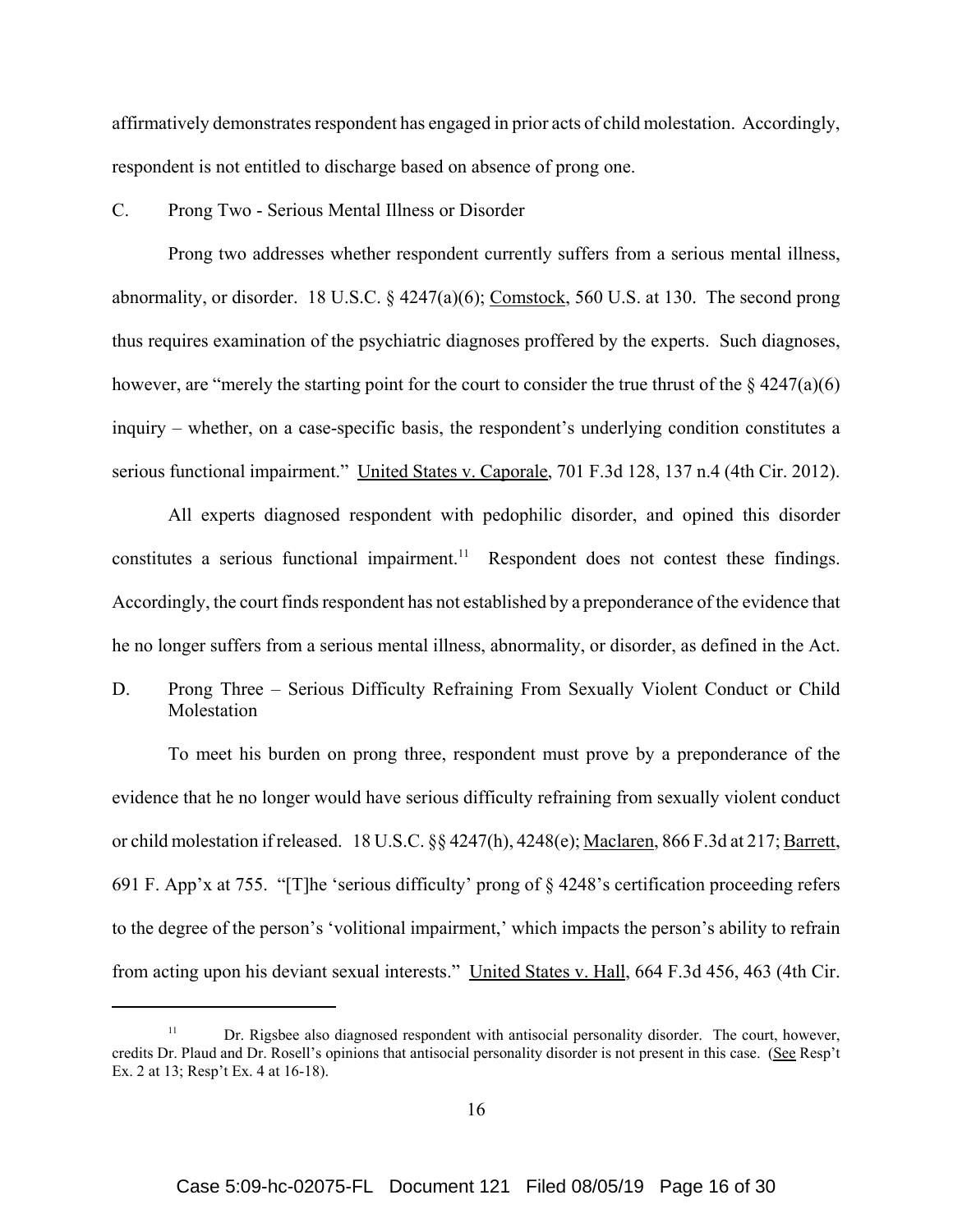2012) (quoting Kansas v. Hendricks, 521 U.S. 346, 358 (1997)). In other words, "civil commitment statutes [that] have coupled proof of dangerousness with the proof some additional factor, such as a 'mental illness' or 'mental abnormality' . . . serve to limit involuntary civil confinement to those who suffer from a volitional impairment rendering them dangerous beyond their control." Kansas, 521 U.S. at 358

In evaluating the third prong, the court considers the following factors: 1) history of acting on pedophilic urges or deviant sexual interests; 2) continued high-risk behavior; 3) failures while on supervision; 4) resistance to treatment; 5) continued deviant thoughts; 6) cognitive distortions; 7) actuarial risk assessments and dynamic risk factors; 8) impulsiveness; and 9) historical offenses. See United States v. Wooden, 693 F.3d 440, 459, 462 (4th Cir. 2012). The court also examines respondent's age, offense-free time in the community, ability to comply with institutional rules, commitment to controlling deviant behavior, respondent's testimony regarding volitional control, and supervised release conditions. Hall, 664 F.3d at 464-67.

The parties and experts dispute whether respondent would have serious difficulty refraining from child molestation or sexually violent conduct if released under conditions. There is no dispute, however, that many of the Wooden factors support a finding of volitional impairment. Respondent has a lengthy history (both while incarcerated and in the community) of acting on his deviant sexual interests. Similarly, his historical offenses establish that he lacked volitional control when he was last in the community. As discussed further below, respondent undoubtedly continues to display cognitive distortions<sup>12</sup> and deviant sexual attraction. Finally, although respondent has progressed

<sup>&</sup>lt;sup>12</sup> Cognitive distortions refer to thinking patterns that "allow sex offenders to explain their actions in a way to manage the impressions of others and in a way to make themselves more socially palatable." Wooden, 693 F.3d at 452 n.5 (quotation omitted).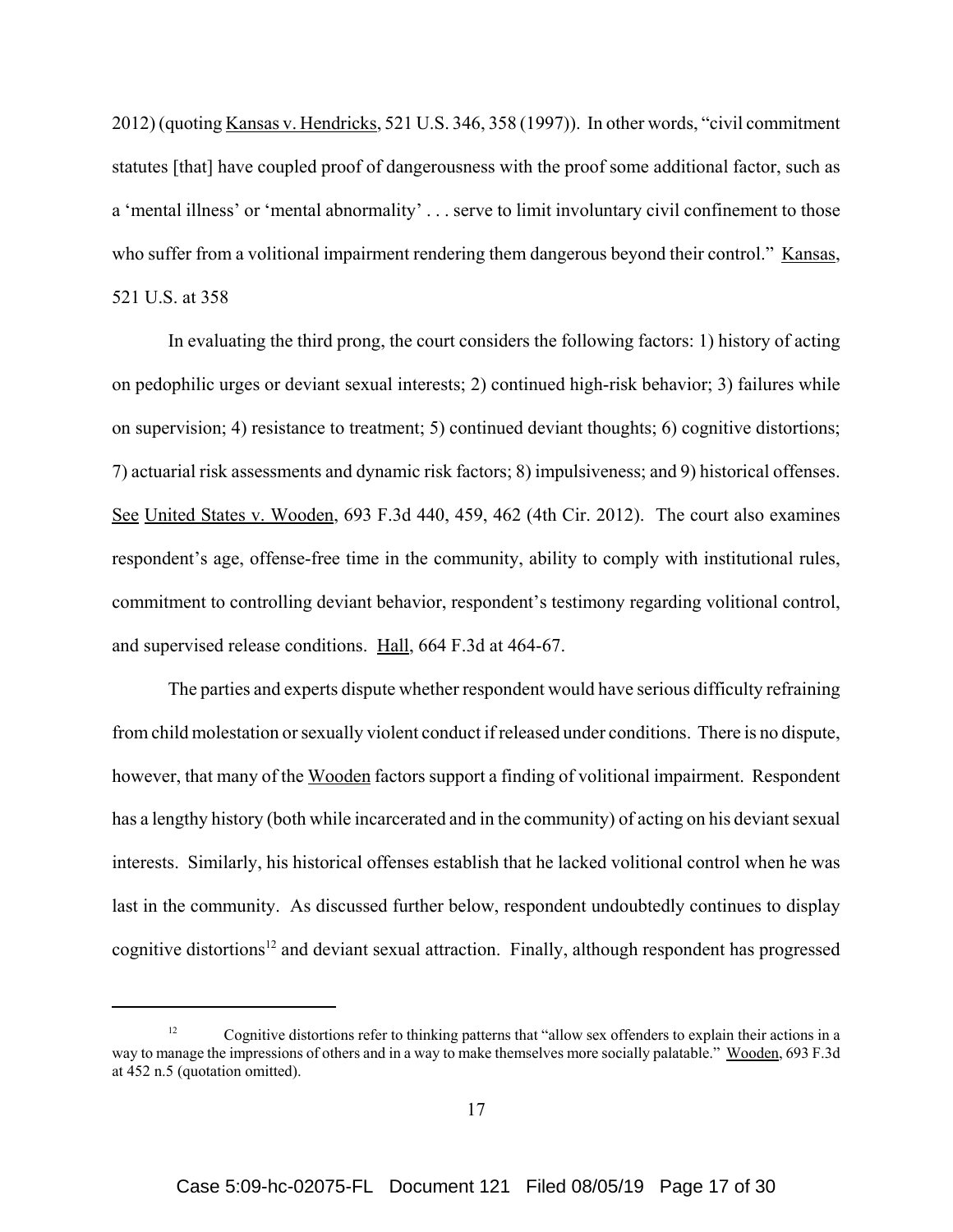to phase three of the CTP program, his motivation for treatment has been uneven at times.

The primary issue is whether respondent's age, declining health, actuarial scores, participation in sex offender treatment, and lack of disciplinary infractions outweigh the factors set forth above. To address these issues, the court summarizes the experts' testimony concerning volitional impairment.

## 1. Dr. Justin Rigsbee

Dr. Rigsbee, a BOP forensic psychologist, testified as petitioner's expert witness. Dr. Rigsbee completed an annual forensic report in March 2019, and opined respondent remains a sexually dangerous person. (Gov't Ex. 8 at 17). Respondent declined Dr. Rigsbee's offer to participate in a clinical interview, and thus Dr. Rigsbee's report and testimony are based on records review, observation of respondent's hearing testimony, and his training and experience. (Id. at 3).

Dr. Rigsbee testified respondent would have serious difficulty refraining from child molestation if released. Dr. Rigsbee acknowledged respondent's actuarial score on the Static 99-R<sup>13</sup> reflects a low risk of reoffense. However, Dr. Rigsbee identified numerous dynamic risk factors which increase the risk of reoffense in this case: 1) resistance to treatment; 2) sexual preoccupation; 3) offense-supportive beliefs; 4) cognitive distortions; 5) poor problem solving; 6) grievance thinking; and 7) resistance to rules and supervision.

To illustrate resistance to treatment and rules/supervision, Dr. Rigsbee testified about two concerning incidents that occurred when respondent was in treatment. As discussed above, respondent attempted to contact his stepdaughter, one of his victims, despite his treatment provider

<sup>&</sup>lt;sup>13</sup> The Static 99R is an actuarial tool that measures risk of committing another sex offense by examining "static" risk factors that are not amenable to change over time. See Hall, 664 F.3d at 464. Dr. Rigsbee scored respondent a two, which corresponds to an average risk of reoffense, and an approximate 5.6% risk of reoffense in five years if respondent is compared to the routine sample group. (Gov't Ex. 8 at 15-16).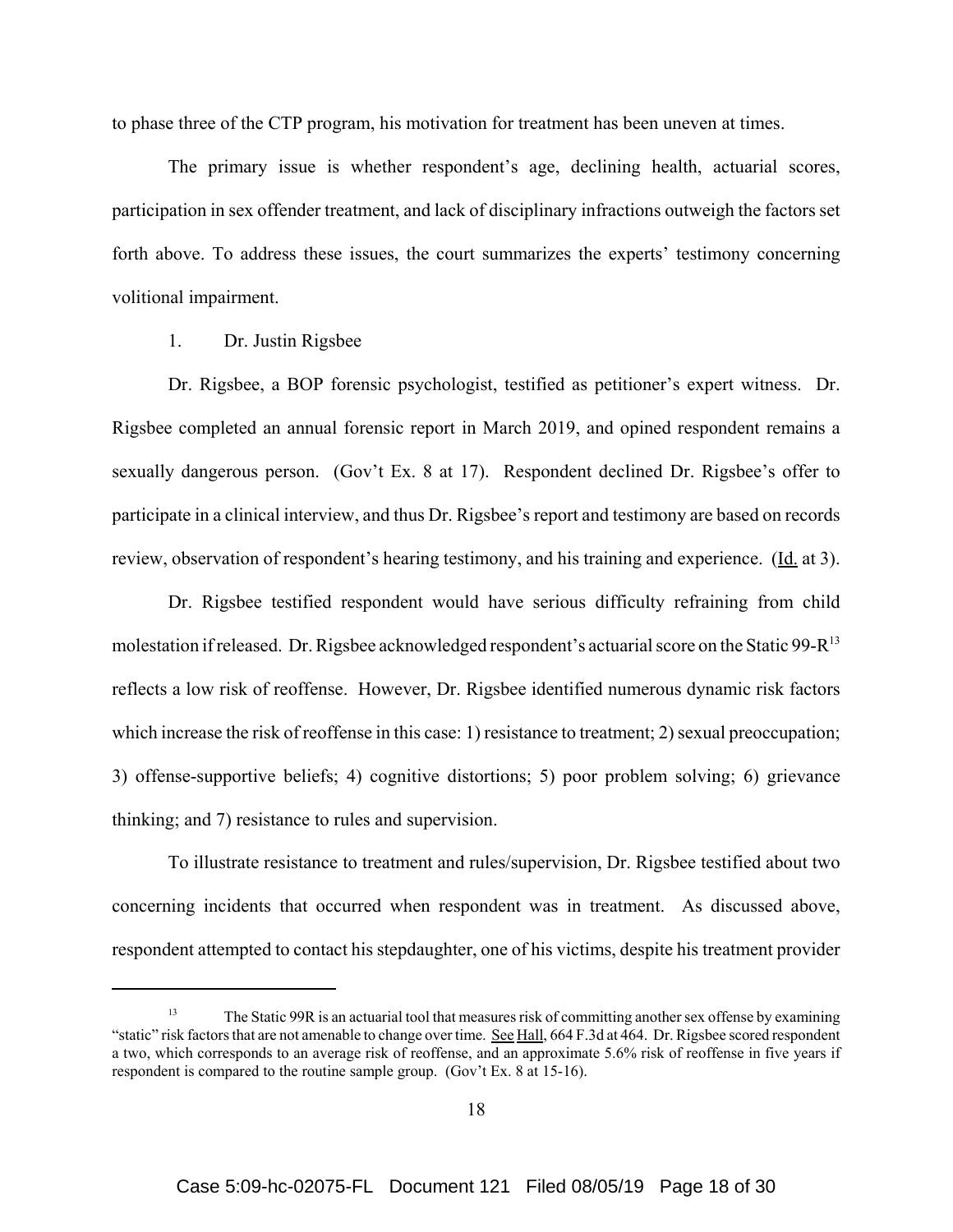instructing him not to do so. Respondent also became confrontational when his peers attempted to hold him accountable by suggesting his plan was a symptom of his ongoing pedophilia. As noted above, respondent also stated that he planned to view child pornography after release as a means to avoid committing a hands-on offense. According to Dr. Rigsbee, these behaviors and statements reflect that respondent is resistant to treatment, and will have difficulty complying with release conditions.14

Dr. Rigsbee also found evidence of sexual preoccupation. Dr. Rigsbee noted respondent has watched television programs depicting minors in revealing clothes, made statements that he plans to view child pornography upon release, and attempted to contact his stepdaughter. Dr. Rigsbee also noted that respondent is taking Prozac and Buspar to control his sexual urges, and he would "not expect" respondent to need medication to control sexual urges at his age. Respondent also recently attempted to masturbate to one of his prior victims, which according to Dr. Rigsbee reflects ongoing sexual preoccupation.<sup>15</sup> On cross examination, Dr. Rigsbee acknowledged that one of the defining features of pedophilic disorder is sexual urges directed to prepubescent children, and that the condition is considered chronic. Dr. Rigsbee thus agreed that some of the evidence of sexual preoccupation is explained by respondent's pedophilic disorder. Dr. Rigsbee, however, expected that respondent would show better ability to manage these thoughts given the amount of time he has spent in treatment.

Dr. Rigsbee also testified that respondent has shown offense-supportive attitudes and cognitive distortions in the CTP, as reflected in his numerous statements suggesting his stepdaughter

<sup>&</sup>lt;sup>14</sup> Dr. Rigsbee also relied on the CTP treatment providers' notes and testimony, summarized above, documenting respondent's resistance to treatment.

<sup>&</sup>lt;sup>15</sup> As noted above, respondent reports that he was not able to achieve an erection at the time.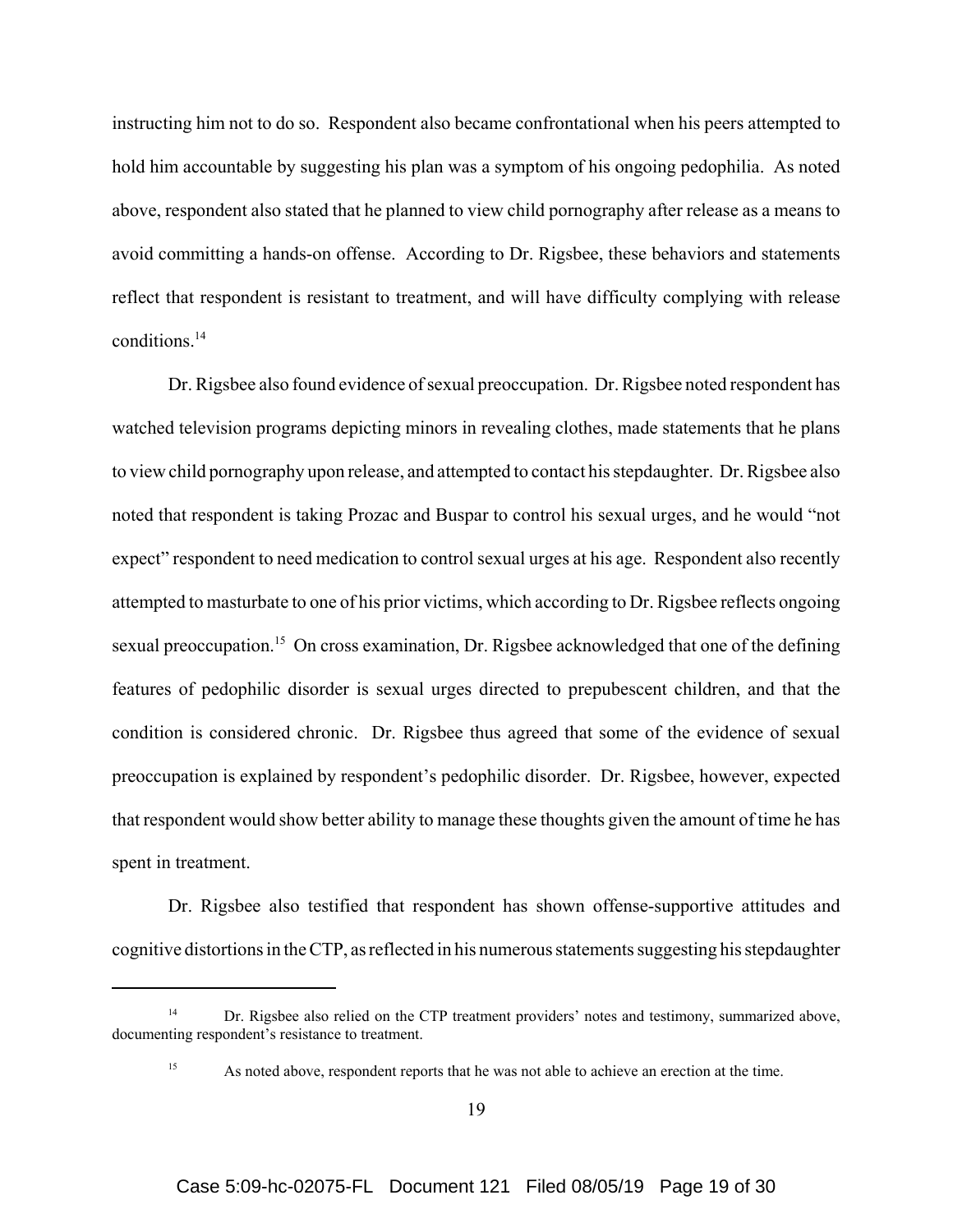enticed him. As noted, respondent continues to have this distortion/offense-supportive belief despite years of sex offender treatment. Dr. Rigsbee also testified respondent's inability to form a viable release plan and his statements that he will avoid offending by isolating himself reflect poor problem solving.

Dr. Rigsbee acknowledged that advanced age is associated with lower rates of sex offense recidivism. According to Dr. Rigsbee, however, the recidivism rate for offenders over 70 years old is not zero and thus some "atypical offenders" recidivate despite their advanced age. Dr. Rigsbee believes respondent fits the "atypical" pattern based on the dynamic risk factors and his behavior in treatment set forth above. He also noted that respondent was 50 years old at the time he committed his index offense, which itself indicates respondent does not fit the typical pattern with respect to age. Dr. Rigsbee did not find evidence suggesting any of respondent's current health conditions would decrease his risk of recidivism. Finally, Dr. Rigsbee testified respondent's participation in sex offender treatment is not a protective factor because respondent continues to struggle with his cognitive distortions and sexual preoccupation despite years of treatment, he has been unable to "internalize" the treatment concepts, and he has shown inconsistent motivation to engage in treatment.

In sum, Dr. Rigsbee opined that respondent would remain sexually dangerous even if released on conditions. He noted that respondent needs to formulate a better release plan, and also needs to continue working on his sexual preoccupation and challenging his cognitive distortions and offense-supportive beliefs. Dr. Rigsbee also emphasized that respondent recently stated he would view child pornography upon release, which is the same behavior that preceded his index offense.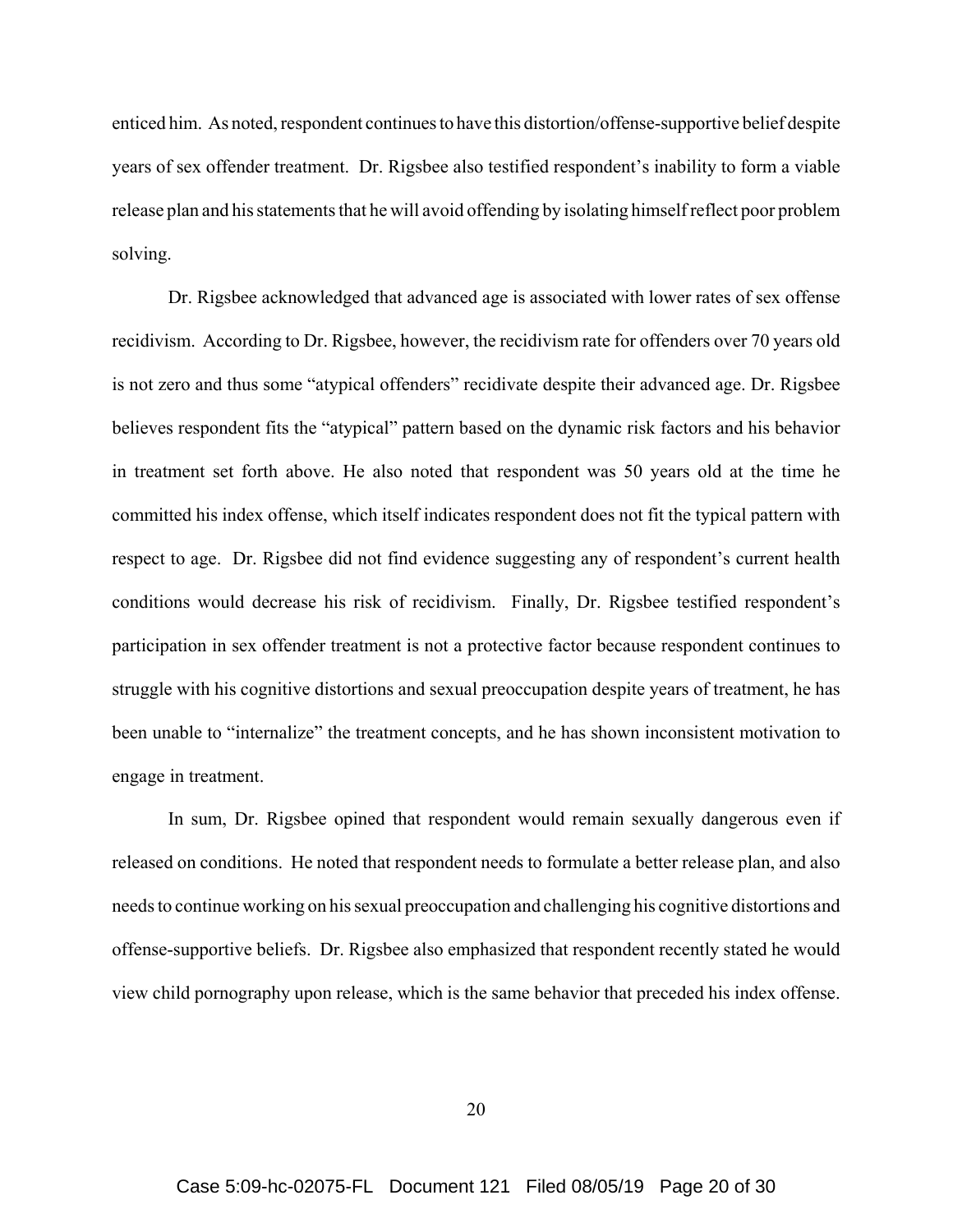## 2. Dr. Joseph J. Plaud, Ph.D.

Dr. Plaud testified as respondent's expert, and opined respondent would not be sexually dangerous if released on conditions. Dr. Plaud's evaluation was based on clinical interview, extensive records review, and his training and experience conducting hundreds of sex offender evaluations. (See Resp't Ex. 4 at 12).

Dr. Plaud emphasized respondent is in an age group associated with the lowest rates of sexual recidivism, and his scores on the Static-99R reflect a low risk of reoffense. His report refers to seven peer-reviewed research studies showing rates of recidivism between approximately zero and five percent for offenders over age 70.  $(Id. at 2)$ . According to Dr. Plaud, the foregoing research data is applicable to offenders, like respondent, who committed an offense at age 50.

Dr. Plaud also noted that he was one of the expert witnesses who testified at respondent's initial commitment hearing, and he opined respondent is less sexually dangerous today than when he was committed. He noted that the court's primary reasons for committing respondent – ongoing sexual preoccupation, lack of sex offender treatment, and lack of insight – are not applicable today. Respondent's sexual preoccupation appears to have declined, according to Dr. Plaud, as evidenced by respondent's lack of disciplinary infractions (including no writings to pen pals) or other inappropriate sexual behavior, and his self-reports that he rarely masturbates.

Dr. Plaud also noted respondent also has now participated in extensive sex offender treatment for approximately seven years, progressing to phase three of a four-phase program. Dr. Plaud acknowledged that respondent has struggled with internalizing some treatment concepts, and his motivation has fluctuated, but testified that many treatment participants have the same issues. Dr. Plaud explained that respondent is not sophisticated and has an avoidant, or "schizotypal"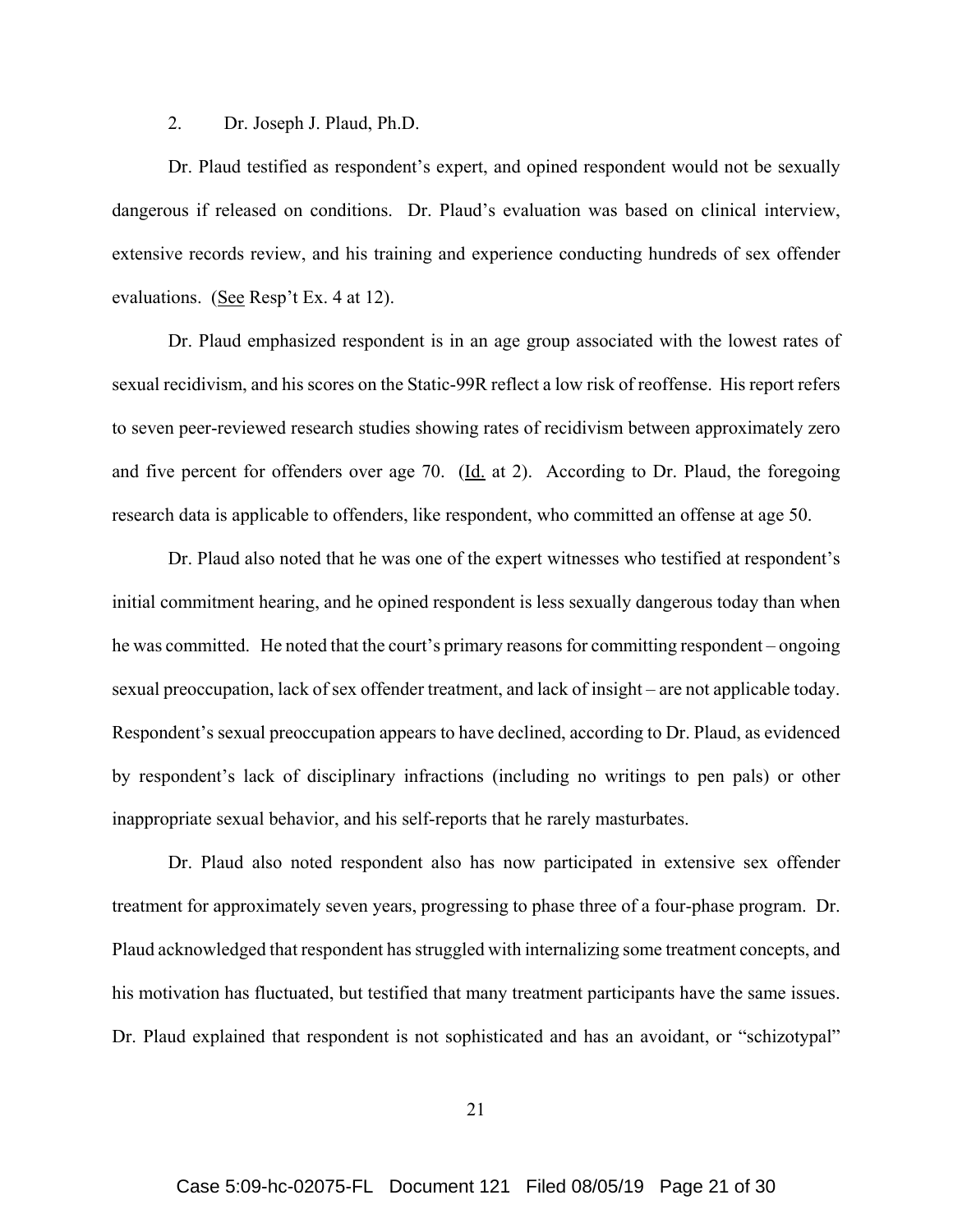interpersonal style that makes group treatment in particular challenging for him. Dr. Plaud emphasized that the treatment providers and Dr. Rigsbee only know about some of the risk factors discussed above because respondent has been forthcoming about them during treatment. According to Dr. Plaud, that demonstrates respondent is making progress in treatment. He emphasized respondent still needs sex offender treatment, but opined that his treatment needs can be resolved on an outpatient basis, particularly assuming respondent will be required to attend such treatment as a condition of release. And as to lack of insight, Dr. Plaud noted respondent now admits to a number of his offenses and cognitive distortions, although Dr. Plaud acknowledged that respondent has made some problematic statements during treatment.

Dr. Plaud also addressed some of the Dr. Rigsbee's findings. He noted that even assuming sexual preoccupation is present, it does not standing alone establish respondent is an outlier with respect to the research showing recidivism rates substantially decline after age 70. Dr. Plaud agreed with Dr. Rigsbee that respondent has significant cognitive distortions, but similarly testified there is no research suggesting cognitive distortions predict sexual recidivism or that the age research data does not apply to persons who have distortions.

Dr. Plaud also addressed respondent's statements that he intended to view child pornography upon release. Dr. Plaud acknowledged that the research literature shows a limited correlation between viewing child pornography and sexual recidivism for offenders who have a history of contact-based offenses. In Dr. Plaud's view, however, respondent's ability to view child pornography can be managed through release conditions. Dr. Plaud also testified that even if respondent views child pornography, his risk of committing child molestation or sexually violent conduct remains low given the protective factors in this case.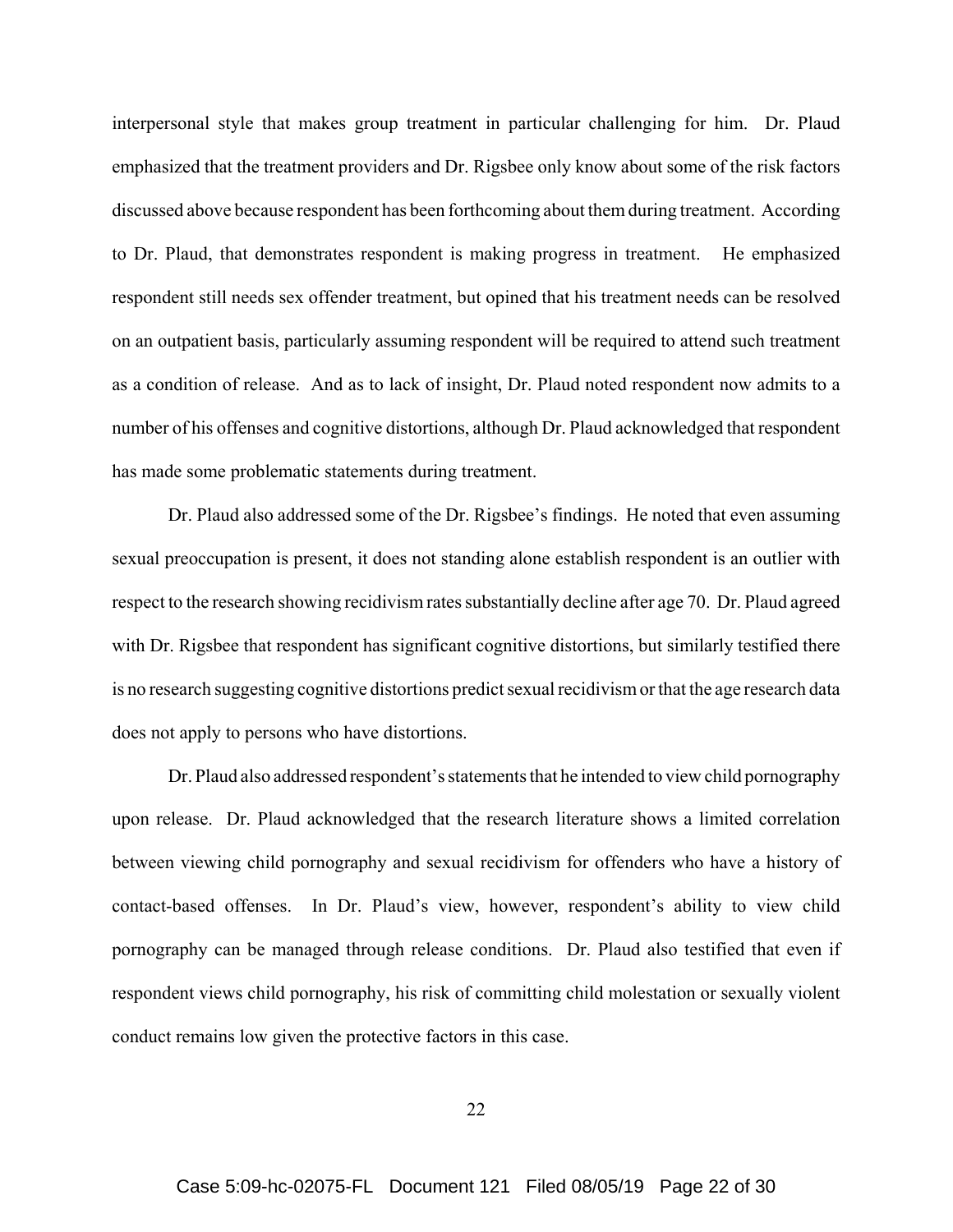As to respondent's attempts to contact his prior victim, Dr. Plaud did not consider this behavior a significant risk factor because respondent may have been attempting to "atone" for his past behaviors.16 Dr. Plaud also noted that respondent's release conditions can prohibit contact with prior victims.

Dr. Plaud testified respondent's progress in the CTP program suggests he will comply with release conditions.Dr. Plaud noted respondent has been in inpatient treatment for approximately seven years. And despite numerous negative reviews and problems during the CTP, he is still participating in treatment. In Dr. Plaud's view, the fact respondent has persevered in the program for seven years supports the view that respondent will continue to attend sex offender treatment even if released. Dr. Plaud also emphasized that respondent's lack of disciplinary infractions and the fact he successfully completed a term of probation in 1977 also suggest that he will comply with release conditions in the community.

Dr. Plaud also explained that respondent's offense history primarily involves family victims, and opined that strict conditions on release should prevent him from accessing the types of victims he has offended against in the past. Dr. Plaud acknowledged respondent's index offense involved an attempt to purchase a child over the internet, but noted that respondent's internet activity also can be modified through conditions. Dr. Plaud noted that if respondent had an extensive history of offending against stranger victims or impulsive offending, then he might be at greater risk to recidivate regardless of conditions. But respondent's offense pattern should be manageable on conditions.

In sum, Dr. Plaud testified the protective factors in this case, including respondent's age,

As noted above, respondent's treatment providers believe respondent attempted to contact the victim in order to start a new sexual relationship with her.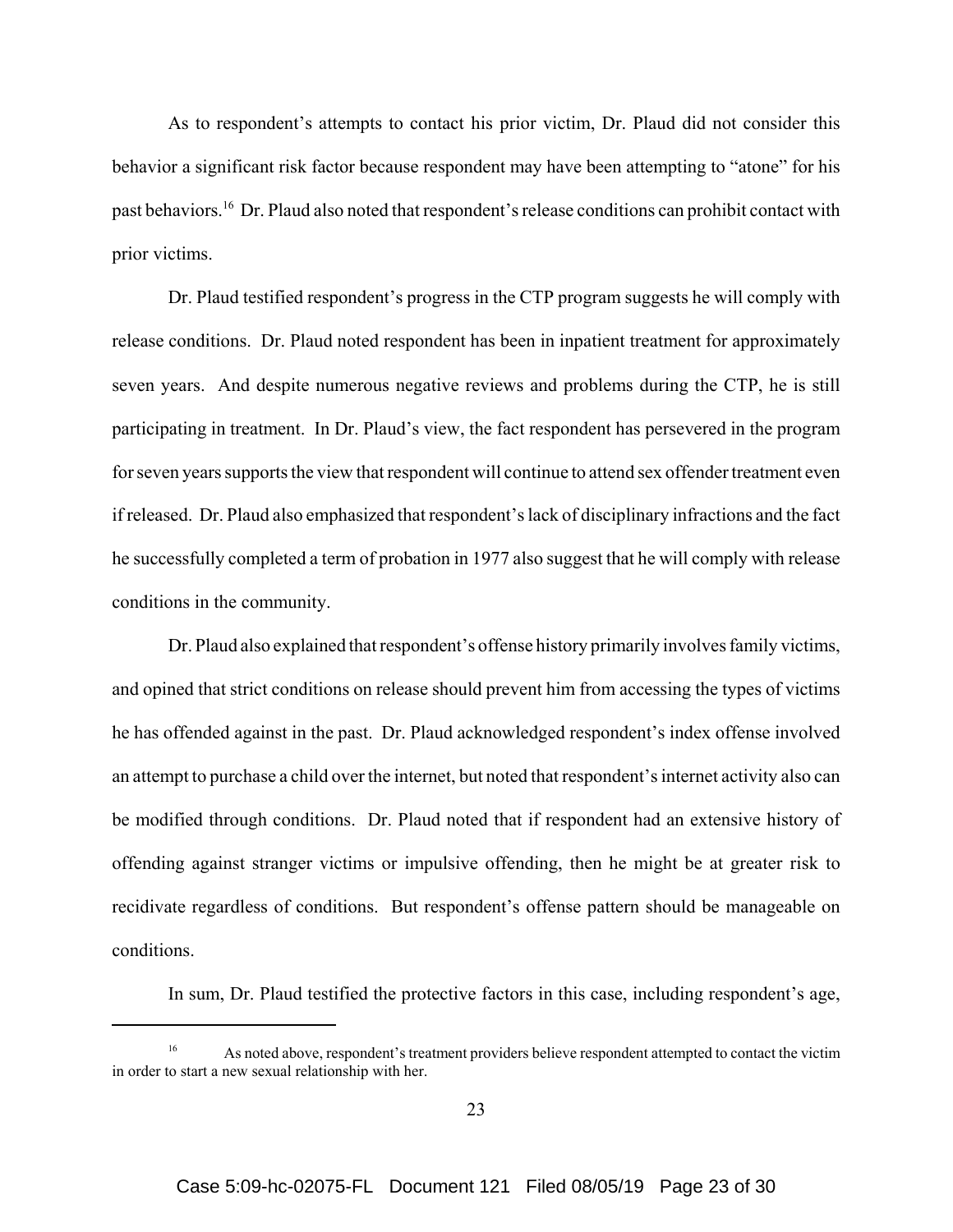participation in sex offender treatment, and his lack of disciplinary infractions, establish respondent will not be sexually dangerous to others if released on conditions.

#### 3. Dr. Luis Rosell, Psy.D.

Dr. Rosell also testified as respondent's expert, and opined respondent would not be sexually dangerous if released on conditions. Dr. Rosell's evaluation was based on clinical interview, extensive records review, and his training and experience conducting hundreds of sex offender evaluations. (See Resp't Ex. 2 at 2).

Dr. Rosell agreed with much of Dr. Plaud's analysis. Dr. Rosell testified that respondent's participation in intensive sex offender treatment, although admittedly "rocky" at times, is a protective factor in this case. He stated the research literature shows individuals who engage in sex offender treatment have lower recidivism rates than offenders who do not participate in treatment. Dr. Rosell emphasized that the evidence of cognitive distortions in this case all came from respondent's self-disclosures, which indicates compliance with treatment.

Dr. Rosell testified that research has consistently shown the risk of recidivism for persons over age 70 is low, and Dr. Rosell did not detect anything in respondent's clinical profile that suggests such research would not apply in this case. He testified data showing risk of recidivism substantially decreases after age 70 holds true even if the offender committed an offense after age 50. Dr. Rosell also scored respondent a two on the Static  $99 - R$ .<sup>17</sup> He noted that is an average actuarial score and is not associated with a significantly increased risk of recidivism.

Dr. Rosell considered the dynamic risk factors and issues identified the court's order committing respondent, including sexual preoccupation, cognitive distortions, and lack of insight.

Dr. Rosell scored respondent a one on the Static-99R in his report, but acknowledged at hearing that respondent validly can be scored a two.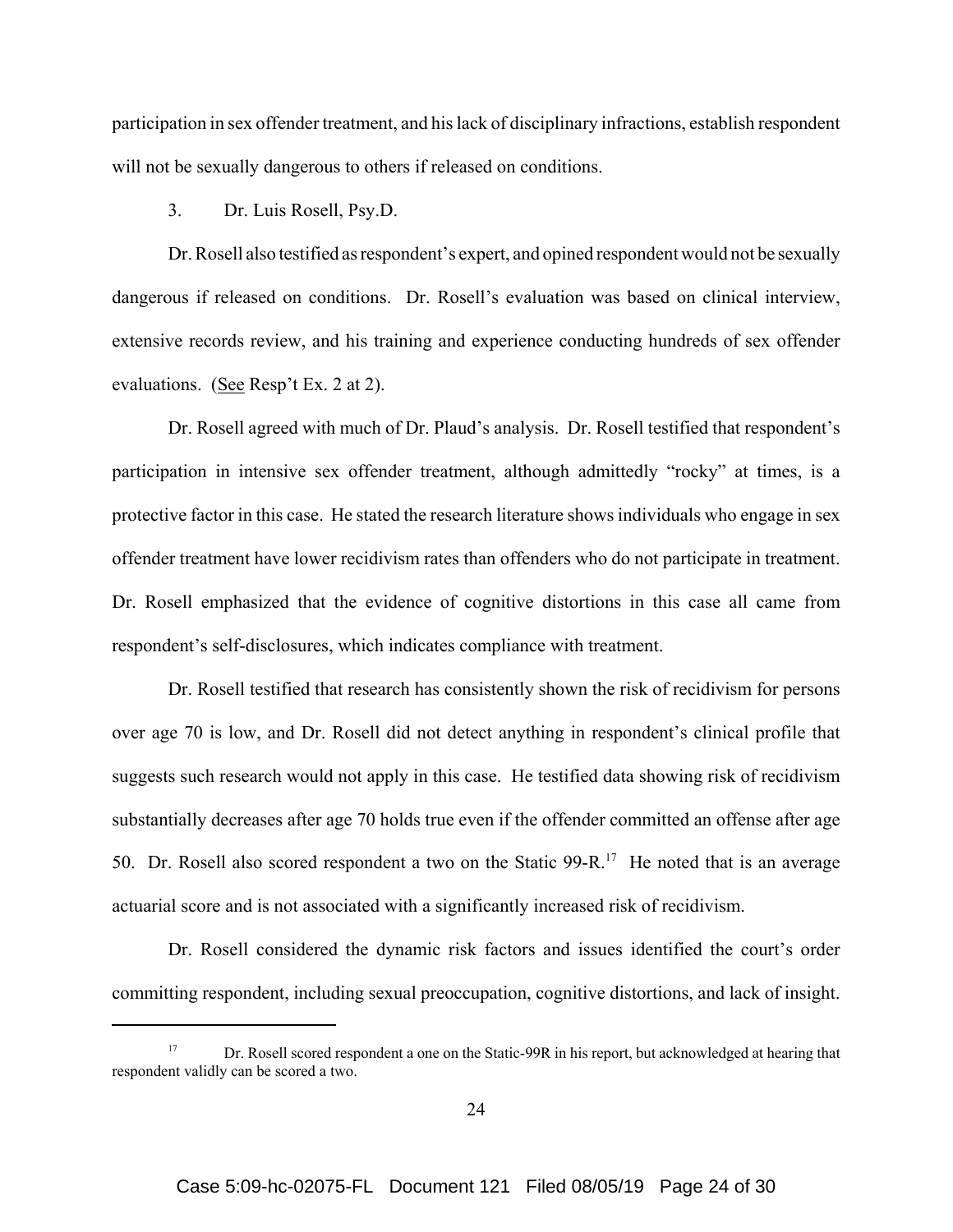Dr. Rosell agreed with Dr. Plaud that respondent's sexual preoccupation has decreased since he has been committed, as evidenced by his lack of disciplinary infractions and his self-reported decrease in sexual fantasies.

As to cognitive distortions and lack of insight, Dr. Rosell testified that respondent was able to articulate how he harmed his victims, which shows improved insight. Notably, respondent informed Dr. Rosell that he likely should not have been released after his term of incarceration ended because he had not participated in sex offender treatment at that time. Dr. Rosell acknowledged that respondent needs additional sex offender treatment to continue working through some of his cognitive distortions and other issues identified by the CTP clinicians. However, Dr. Rosell believed respondent has shown ability to manage his cognitive distortions while in treatment, and respondent can be safely discharged to outpatient treatment to continue working through these issues. Dr. Rosell also agreed with Dr. Plaud's testimony that there is no data showing cognitive distortions standing alone increase risk of recidivism or that presence of cognitive distortions makes respondent an outlier with respect to the research showing offenders at his age are at low risk of reoffense.

As to the child pornography issue, Dr. Rosell testified that respondent's admission that he will have difficulties preventing himself from viewing it is a sign of treatment progress. As a treatment provider, Dr. Rosell is more concerned when a patient is overconfident about his ability to refrain from sexually offending after release. Thus, Dr. Rosell did not consider respondent's comments about viewing child pornography were a significant risk factor.

Dr. Rosell also disagreed with Dr. Rigsbee that respondent's attempts to contact his prior victim and to masturbate to fantasies about a victim evidence continued sexual preoccupation and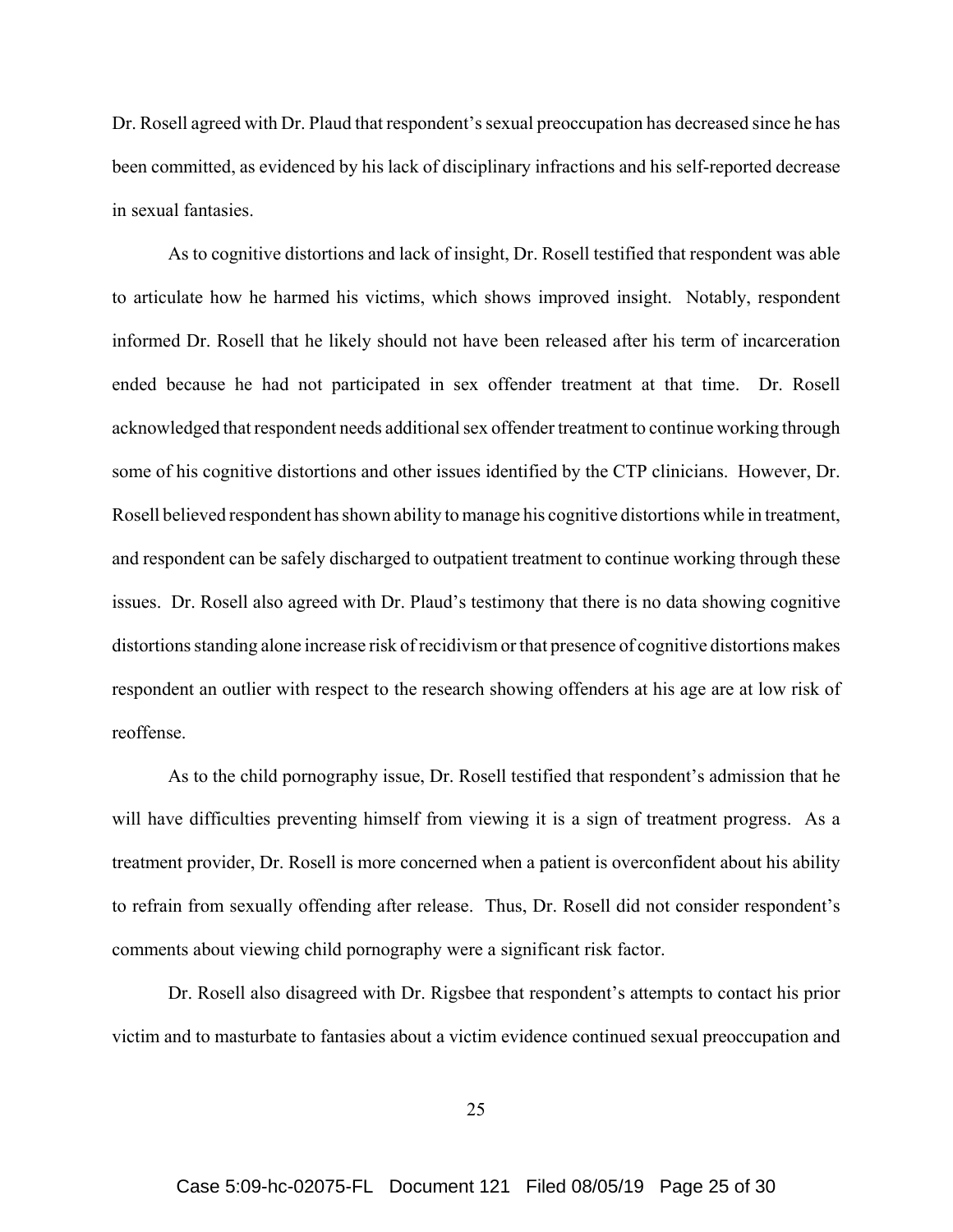dangerousness. Dr. Rosell explained that it is common for offenders to have fantasies about their victims and engage in masturbation as a response. Additionally, Dr. Rosell noted respondent disclosed it to a treatment provider, which shows respondent is progressing in treatment. As to his attempts to contact a prior victim, Dr. Rosell noted the victim is now an adult and he would be more concerned about attempts to contact a minor.

In sum, Dr. Rosell testified the protective factors in this case, including respondent's age, participation in sex offender treatment, and his lack of disciplinary infractions, establish respondent will not be sexually dangerous to others if released on conditions. Dr. Rosell also noted that respondent understands if he commits another sexual offense or views child pornography, he will likely spend the rest of his life in prison, which is a significant external motivator to comply with conditions of release.

## 4. Analysis

While this is a close case, the court finds respondent has established by a preponderance of the evidence that he will not be sexually dangerous to others if released on conditions. The court found Dr. Plaud and Dr. Rosell's opinions on the volitional impairment prong to be more wellreasoned and persuasive than Dr. Rigsbee's opinion. The court adopts their findings with respect to the volitional impairment prong, and finds that such evidence outweighs petitioner's evidence of volitional impairment.<sup>18</sup>

The court did not find persuasive Dr. Rigsbee's testimony or petitioner's arguments that respondent is an "outlier" with respect to the data showing risk of recidivism substantially decreases at respondent's age. In the past six years of respondent's commitment, he has not demonstrated

The court also finds such evidence outweighs the Wooden factors discussed above that support a finding of volitional impairment.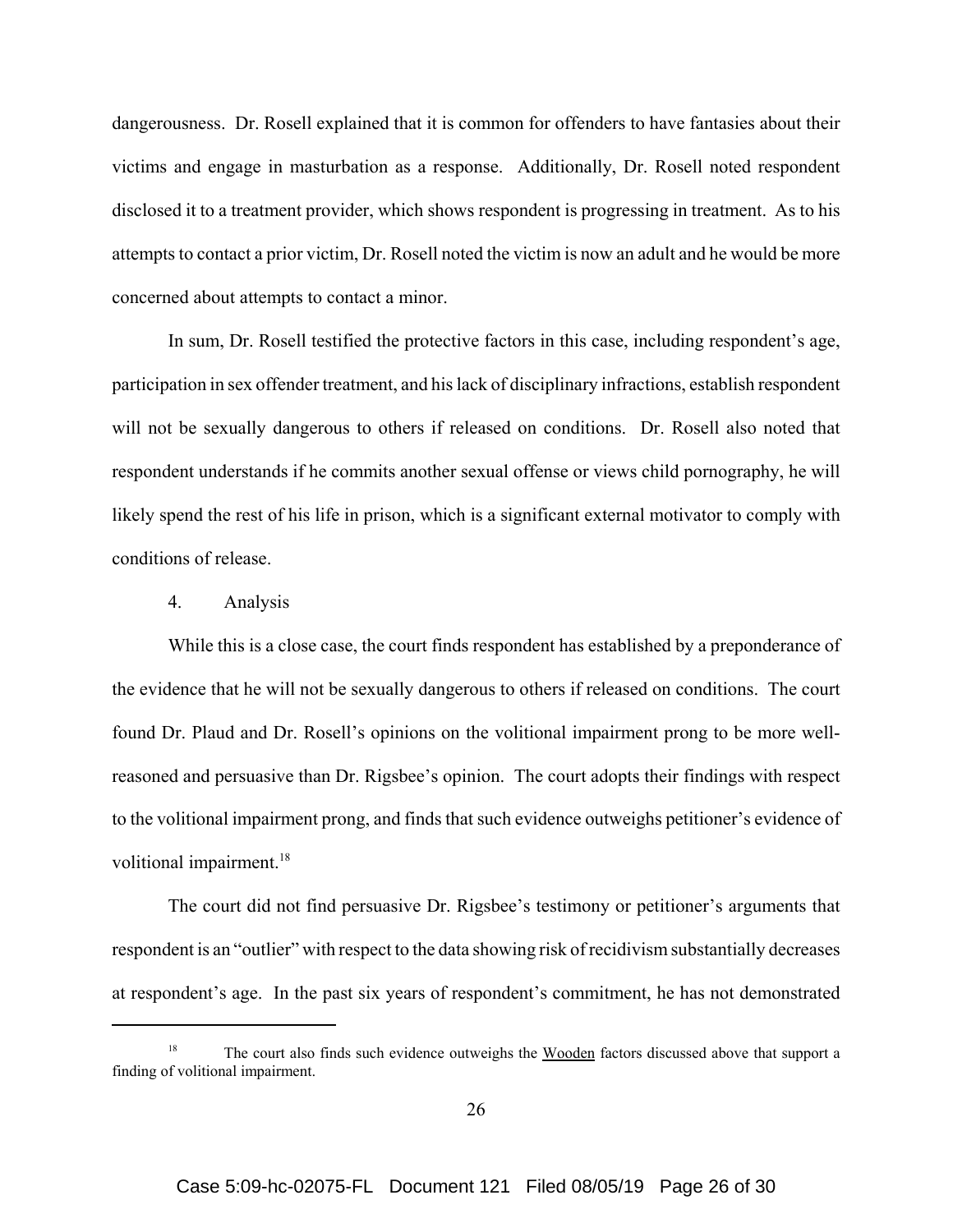inability to control his pedophilic urges. He has not corresponded with pen pals about sexual abuse of children, he has not attempted to contact prepubescent children, and he has not possessed any inappropriate sexual materials. And where respondent previously engaged in this behavior while incarcerated, the fact that he has not done so for at least six years shows that his volitional control has improved. <u>See United States v. Antone</u>, 742 F.3d 151, 167-68 (4th Cir. 2014).

Petitioner also argues respondent's age is not a protective factor because his index offense occurred when he was 50 years old. As Dr. Plaud and Dr. Rosell testified, however, the research showing lower risk of recidivism after age 70 holds true regardless of whether an offender committed an offense in his fifties. The court credits this testimony over Dr. Rigsbee's opinion.

Dr. Rigsbee relied on respondent's comments that he intended to view child pornography upon release, his recent attempt to masturbate to a prior victim, and the fact that he watches inappropriate television programming in support of his opinion that respondent remains sexually dangerous despite his age. Dr. Rigsbee also noted that respondent is taking medication to decrease his sexual arousal, which he would not expect if respondent's libido had decreased with age. The court agrees that respondent remains sexually attracted to prepubescent children. The issue, however, is whether respondent has attained volitional control over those sexual urges. As set forth above, there is no current evidence that respondent remains volitionally impaired, and the research data in this area suggests respondent's risk of recidivism is exceptionally low. Dr. Rigsbee did not provide the court with any research data showing that continued sexual thoughts about children or attempts to masturbate renders this research inapplicable.<sup>19</sup>

As Dr. Plaud and Dr. Rosell testified, respondent's age is a protective factor for a number of reasons, including that his health is deteriorating, and that as people age they develop more control over their deviant thinking patterns or cognitive distortions. Thus, even assuming respondent's sexual drive remains high despite his age, factors beyond reduced libido may explain why recidivism rates decrease with age.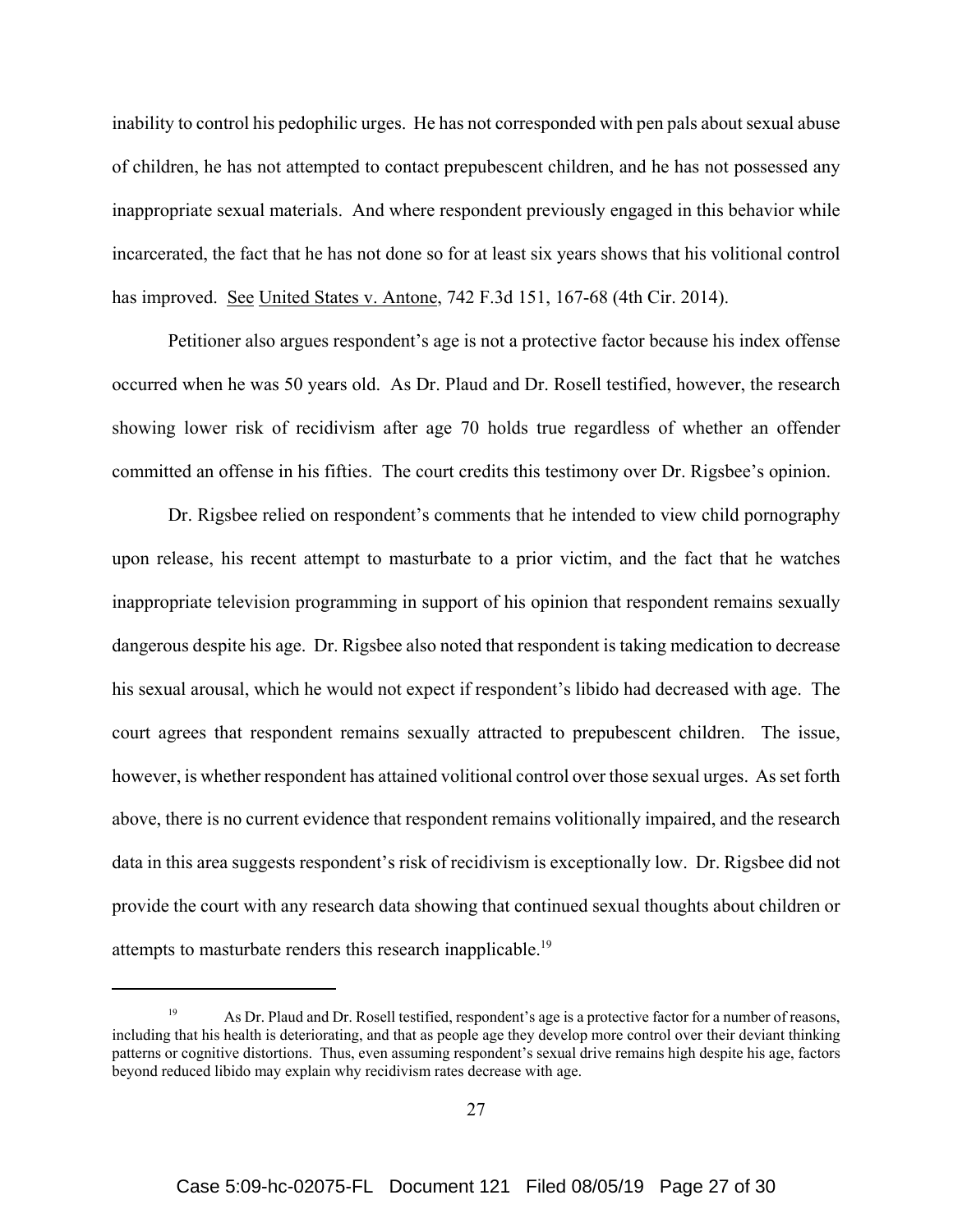The parties also dispute whether respondent's progress in the CTP program is a protective factor. As set forth above, respondent has progressed to phase three, but he has made numerous comments in treatment reflecting ongoing cognitive distortions, continued sexual attraction to prepubescent children, and lack of empathy for his victims. He also has struggled completing assignments and he has not been able to articulate a viable release plan.

The court agrees with Dr. Rigsbee that respondent's progress in the CTP program is not encouraging. At the same time, the court credits Dr. Rosell's opinion that neither the treatment providers or petitioner would know about these issues if respondent had not voluntarily disclosed them during treatment. The fact that respondent has admitted his ongoing struggle with desire to view child pornography and his cognitive distortions shows that he is attempting to make some progress in treatment. Respondent's interpersonal and communication style also may account for some of his struggles in the CTP program. Accordingly, while respondent's participation in the program has not been impressive, the fact remains that he has engaged in inpatient sex offender treatment for the past seven years, and he will be subject to strict conditions requiring additional treatment upon release.<sup>20</sup> The court cannot say that respondent's difficulties in the CTP program establish that respondent lacks volitional control at this time.

The court also has fully considered Dr. Rigsbee's dynamic risk factor analysis, and the presence of respondent's strong cognitive distortions. The court agrees that most of the risk factors Dr. Rigsbee identified are present, which increases the risk of recidivism in this case. Respondent also does not dispute that he continues to suffer from cognitive distortions. As Dr. Plaud and Dr.

Petitioner also argues respondent's motivation to participate in the CTP program is driven by his interest in discharge from civil commitment. Assuming that is true, the same external motivation will be present after respondent's release. If respondent does not comply with the terms of his release requiring sex offender treatment, his conditional release may be revoked and he may have to return to the CTP. See 18 U.S.C. § 4248(f).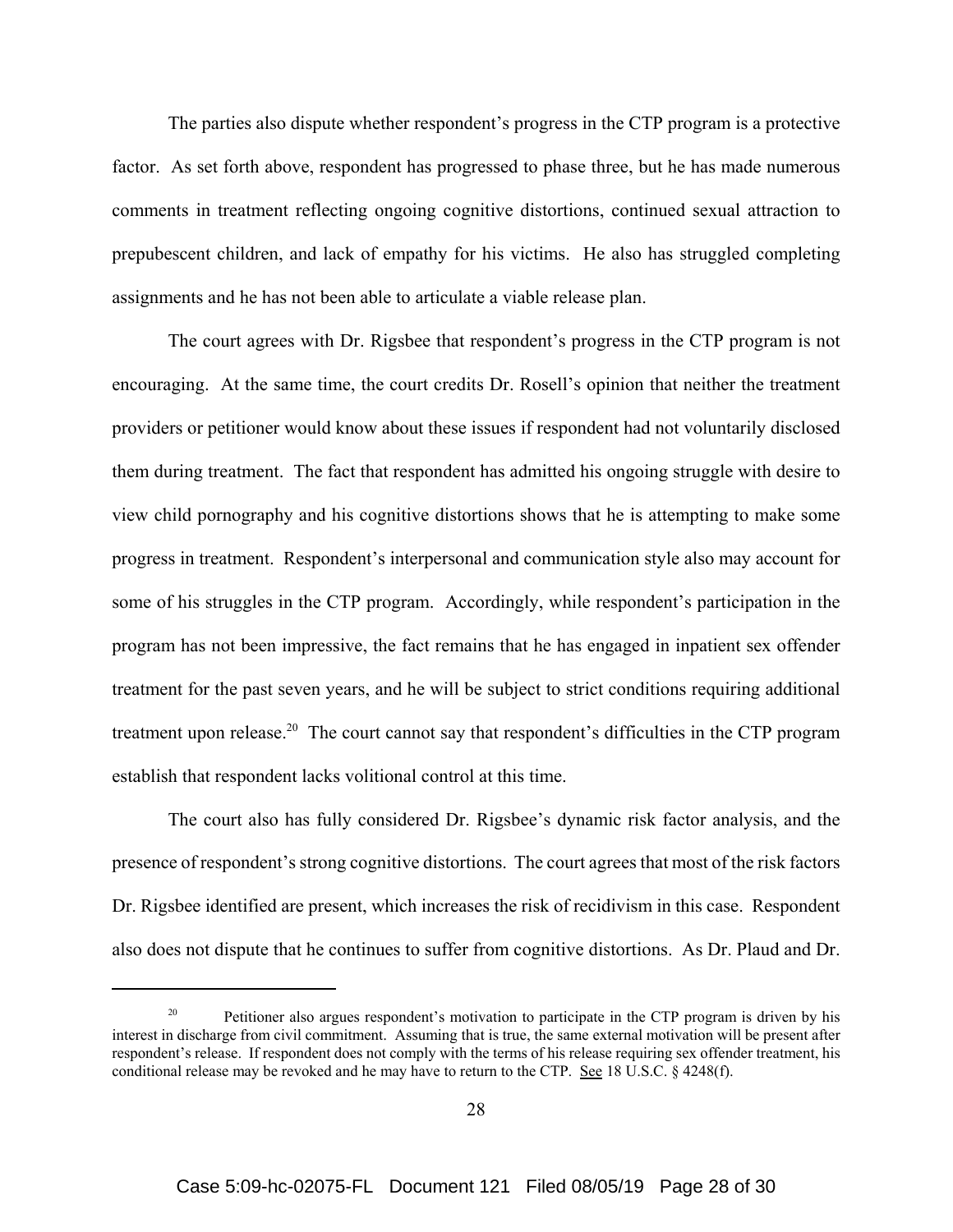Rosell persuasively testified, however, the age data and the fact that respondent has not shown current inability to control his sexual impulses outweighs the limited evidence that these dynamic risk factors increase risk of recidivism.

Finally, the court addresses respondent's attempts to contact his stepdaughter and his statements about viewing child pornography. The court is troubled by respondent's attempts to contact his stepdaughter, particularly in light of his admitted attempt to masturbate to fantasies about her.<sup>21</sup> The court notes, however, that respondent agreed that he would not contact her after his treatment peers challenged him, and there is no evidence in the record that he did so. Respondent thus is amenable to treatment interventions addressing this issue. Accordingly, respondent's attempts to contact his stepdaughter, while concerning, do not outweigh the evidence of volitional control set forth above.

As noted, respondent recently informed his primary therapist that he will "allow himself" to view child pornography if released. Respondent candidly testified at hearing that he is addicted to child pornography. The fact that he disclosed his urge to view child pornography to his primary therapist suggests he is amenable to treatment intervention in this area. Respondent also agreed to abide by conditions limiting his access to the internet if he is released. The court agrees with Dr. Plaud that the child pornography issue can be addressed on an outpatient basis assuming appropriate restrictions and probation monitoring are in place.

In sum, the court finds Dr. Plaud and Dr. Rosell's volitional control analyses are the more well-reasoned and persuasive opinions in this case. Accordingly, the court will order respondent released on conditions.

The court does not agree with Dr. Plaud's opinion that respondent was attempting to "antone" for his past offenses when he attempted to contact her.